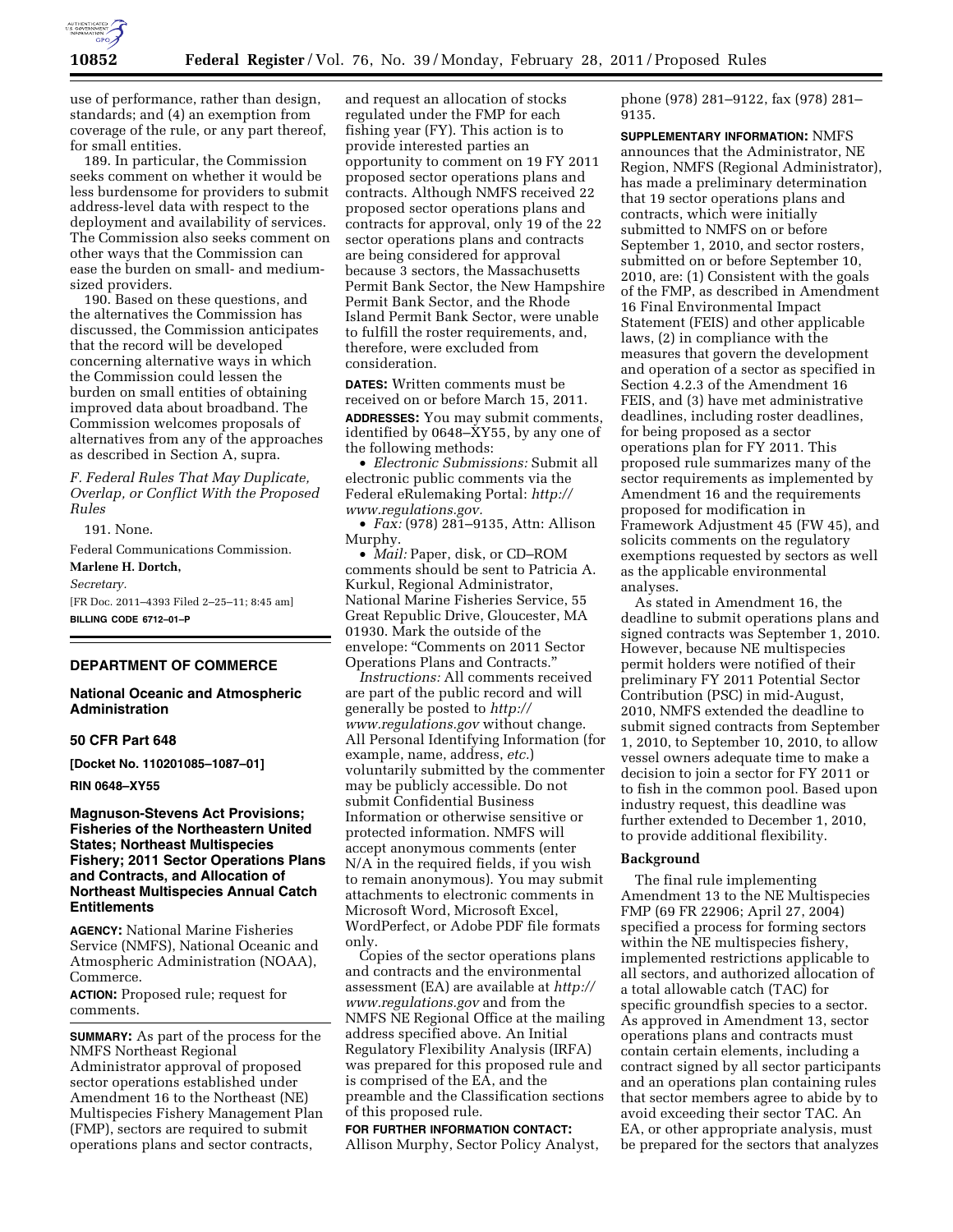the individual and cumulative impacts of all proposed sector operations. Additionally, the public must be provided an opportunity to comment on the proposed sector operations plans, sector contracts, and EA. The regulations require that, upon completion of the public comment period, the Regional Administrator must make a determination regarding approval of the sectors operations plans and contracts. Amendment 13 implemented the GB Cod Hook Sector in FY 2004, and Framework 42 (71 FR 62156; October 23, 2006) implemented the GB Cod Fixed Gear Sector in FY 2006.

Amendment 16 (74 FR 18262; April 9, 2010) expanded the sector management measures, revised the 2 existing sectors, and implemented an additional 17 new sectors for a total of 19 sectors, including the Northeast Fishery Sectors I through XIII, the Sustainable Harvest Sector, the Tri-State Sector, the Northeast Coastal Communities Sector, and the Port Clyde Community Groundfish Sector. Amendment 16 defined a sector as ''[a] group of persons (three or more persons, none of whom have an ownership interest in the other two persons in the sector) holding limited access vessel permits who have voluntarily entered into a contract and agree to certain fishing restrictions for a specified period of time, and which has been granted a TAC(s) [sic] in order to achieve objectives consistent with applicable FMP goals and objectives.'' A sector's TAC is referred to as an annual catch entitlement (ACE). Regional Administrator approval is required for a sector to be authorized to fish and to be allocated an ACE for stocks of regulated NE multispecies during each FY. Each individual sector's ACE for a particular stock represents a share of that stock's annual catch limit (ACL) available to commercial NE multispecies vessels, based upon the PSC of permits participating in that sector. Sectors are self-selecting, meaning each sector maintains the ability to choose its members. Sectors may pool harvesting resources and consolidate operations to fewer vessels, if they desire.

FW 45, as proposed by the New England Fishery Management Council (Council) and available for public review through the **Federal Register**, would revise the rules for the 19 previously approved sectors and include 5 new sectors (for a total of 24 sectors), including the Maine Permit Bank Sector, the Massachusetts Permit Bank Sector, the New Hampshire Permit Bank Sector, the Rhode Island Permit Bank Sector, and Sustainable Harvest Sector 3. Approval of the operation of

these new sectors is conditional on approval of measures proposed in FW 45. Similarly, approval of some of the exemptions requested by the sectors that submitted operations plans for FY 2011 is also contingent on FW 45. Therefore, final action regarding the approval of the operation of these sectors and the exemptions requested will not be made unless and until a final decision on FW 45 has been made. FW 45 is expected to be implemented on May 1, 2011. Concurrent with the implementation of FW 45, NMFS and the States of Maine, Massachusetts, New Hampshire, and Rhode Island have entered into separate Memoranda of Agreement (MOA) for the administration of State-managed permit banks. Terms and conditions for permit banks include: The permit bank may only transfer out ACE, it may not transfer in ACE; the permit bank may only transfer ACE to sectors for use by vessels that are 45 ft (13.72 m) in length or smaller, based out of ports with a population of 30,000 residents or less. The States of Massachusetts, New Hampshire, and Rhode Island were unable to fulfill roster requirements in time to be considered in this rulemaking process for FY 2011. The Maine Permit Bank Sector is proposed to consist of two privately held permits, as well as any additional permits purchased by the permit bank. The State issued a request for proposal, soliciting permit holders who are interested in selling permits to the State permit bank, and submitted this information to NMFS as additional prospective permits. The Maine Permit Bank Sector must finalize the purchase of permits from this list and notify NMFS by February 1, 2011.

Representatives from 22 of the 24 current and proposed sectors submitted operations plans and sector contracts, and requested an allocation of stocks regulated under the FMP for FY 2011. Neither the GB Cod Hook Sector, nor Northeast Fishery Sector I chose to submit an operations plan and sector contract for FY 2011. The Massachusetts Permit Bank Sector, the New Hampshire Permit Bank Sector, and the Rhode Island Permit Bank Sector submitted operations plans for FY 2011, but were unable to demonstrate membership requirements, and thus will not be considered for approval in this rule, reducing the number of potential FY 2011 sectors to 19. Two of the proposed FY 2011 sectors, Northeast Fishery Sector IV and Sustainable Harvest Sector 3, would operate as private leaseonly sectors. The Sustainable Harvest Sector 3 has not explicitly prohibited fishing activity, and may transfer permits onto active vessels.

#### **Sector ACEs**

As of December 1, 2010, 834 of the 1,475 eligible NE multispecies permits, which would account for approximately 98.8 percent of the historical commercial NE multispecies landings during the qualifying period selected by the Council in Amendment 16, have preliminarily enrolled in a sector for FY 2011. Table 1 includes a summary of permits enrolled in a sector as of December 1, 2010. Permits enrolled in a sector, and the vessels associated with those permits, have until April 30, 2011, to withdraw from a sector and fish in the common pool for FY 2011. NMFS will publish final sector sub-ACL and common pool sub-ACL totals, based upon final rosters as soon as possible after the start of FY 2011.

Table 2 details the cumulative PSC (a percentage) each sector would receive based on their rosters as of December 1, 2010. Tables 3a and 3b detail the ACEs (in thousands of pounds and metric tons) each sector would be allocated based on their December 1, 2010, sector rosters for FY 2011. While the common pool does not receive a specific allocation of ACE, it has been included in each of these tables for comparison.

Note that individual sector members are not assigned a PSC for Eastern GB cod or Eastern GB haddock; rather each sector is allocated a portion of the GB cod and GB haddock ACE to harvest exclusively in the Eastern U.S./Canada Area. The amount of cod and haddock that a sector may harvest in the Eastern U.S./Canada Area is calculated by multiplying the percentage of the GB cod and GB haddock ACLs by the overall Eastern U.S./Canada Area GB cod and GB haddock TACs, respectively.

In accordance with Amendment 16, at the start of FY 2011, NMFS will withhold 20 percent of a sector's FY 2011 ACE for each stock for a period of up to 61 days, to allow time to process any FY 2010 ACE transfers submitted by May 14, 2011, and to determine whether the FY 2011 ACE allocated to any sector needs to be reduced, or any overage penalties need to be applied to accommodate an FY 2010 ACE overage by that sector. At the request of the Council, NMFS is considering relaxing the May 14 requirement to submit ACE transfers. The Council and sector managers will be notified of any change in this deadline in writing and the decision will be announced on the NERO Web site (*[http://](http://www.nero.noaa.gov/) [www.nero.noaa.gov/](http://www.nero.noaa.gov/)*). **BILLING CODE 3510–22–P**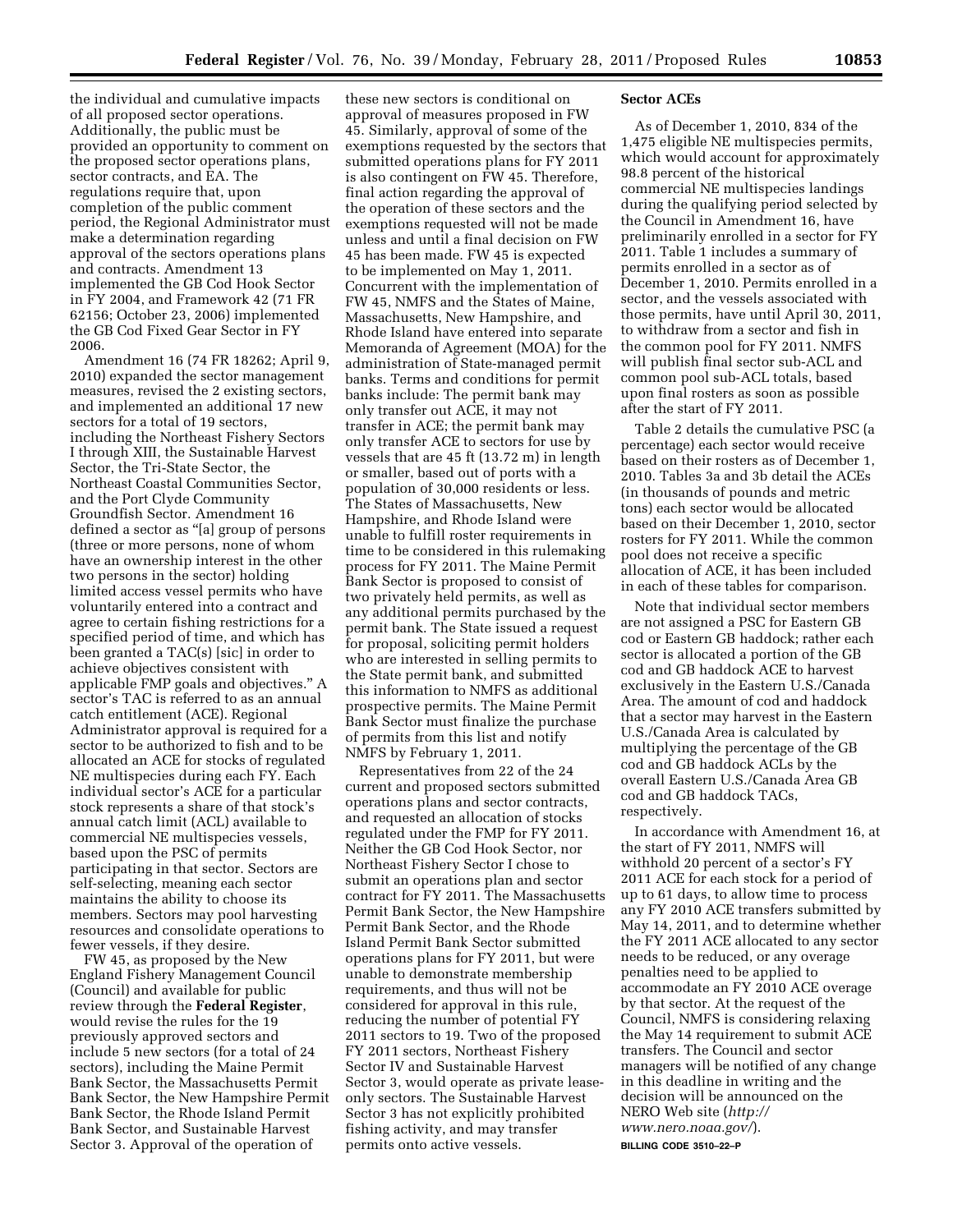۳

| Summary of the number of<br>Table1.        |                      | permits, active vessels, | gear type, and area fished for the proposed FY 2011                                                                                                                      | ⋇<br>sectors.                                                                  |
|--------------------------------------------|----------------------|--------------------------|--------------------------------------------------------------------------------------------------------------------------------------------------------------------------|--------------------------------------------------------------------------------|
|                                            | Permits              | of Active<br>Number      |                                                                                                                                                                          |                                                                                |
| Sector                                     | Enrolled             | Vessels                  | Gear Type Fished                                                                                                                                                         | Regulated Mesh Areas                                                           |
| Northeast Fishery Sector II                | 85                   | 42                       | $100%$ trawl                                                                                                                                                             | Gulf of Maine (GOM), Offshore GB, Inshore GB<br>and southern New England (SNE) |
| Northeast Fishery Sector III               | $\overline{5}$       | 47                       | 85% gillnet, 5% hook gear, 5%pots/traps, 5%<br>trawl                                                                                                                     | GOM, Offshore GB, Inshore GB and SNE                                           |
| Northeast Fishery Sector IV                | 43                   | $\circ$                  | Lease-only sector                                                                                                                                                        | $\frac{a}{b}$                                                                  |
| Northeast Fishery Sector V                 | 34                   | 27                       | 3% gillnet, 97% trawl                                                                                                                                                    | Offshore GB, Inshore GB and SNE                                                |
| Northeast Fishery Sector VI                | $\overline{1}$       | 5                        | $100\%$ trawl                                                                                                                                                            | GOM, Offshore GB, Inshore GB and SNE                                           |
| Northeast Fishery Sector VII               |                      |                          | 1% gillnet, 1% hook gear, 1% pots/traps, 93%                                                                                                                             |                                                                                |
|                                            | $\overline{20}$      | $\overline{13}$          | trawl                                                                                                                                                                    | GOM, Offshore GB, Inshore GB and SNE                                           |
| Northeast Fishery Sector VIII              | $\overline{c}$       | $\overline{16}$          | 1% gillnet, 1% hook gear, 1% pots/traps, 93%<br>trawl                                                                                                                    | GOM, Offshore GB, Inshore GB and SNE                                           |
| Northeast Fishery Sector IX                | $\Im$                | 25                       | 100% trawl                                                                                                                                                               | GOM, Offshore GB, Inshore GB and SNE                                           |
| Northeast Fishery Sector X                 | 51                   | 26                       | $36\%$ gillnet, 13% hook, 6% pots/traps, 45% trawl                                                                                                                       | GOM, Offshore GB, Inshore GB and SNE                                           |
| Northeast Fishery Sector XI                | 47                   | $\overline{c}$           | 80% gillnet, 20% trawl                                                                                                                                                   | GOM, Offshore GB, Inshore GB and SNE                                           |
| Northeast Fishery Sector XII               |                      | $\tilde{\phantom{a}}$    | 50% gillnet, 50% trawl                                                                                                                                                   | GOM, Offshore GB, Inshore GB and SNE                                           |
| Northeast Fishery Sector XIII              | 35                   | 29                       | 5% gillnet, 95% trawl                                                                                                                                                    | GOM, Offshore GB, Inshore GB and SNE                                           |
| Fixed Gear Sector                          | 100                  | 42                       | 45% gillnet, 55% hook                                                                                                                                                    | GOM, Offshore GB, Inshore GB and SNE                                           |
| Sustainable Harvest Sector I               | 106                  | 38                       | 14% gillnet, 86% trawl                                                                                                                                                   | GOM, Offshore GB, Inshore GB and SNE                                           |
| Sustainable Harvest Sector III             | $\overline{18}$      | $\circ$                  | Lease-only sector                                                                                                                                                        | GOM, Offshore GB, Inshore GB and SNE                                           |
| Port Clyde Sector                          | $\frac{4}{\sqrt{2}}$ | $\overline{c}$           | 52% gillnet, 48% trawl                                                                                                                                                   | <b>GOM</b>                                                                     |
| Tri-State Sector                           | $\overline{0}$       | ৩                        | 14% gillnet, 14% hook, 71% trawl                                                                                                                                         | GOM, Offshore GB, Inshore GB and SNE                                           |
| Northeast Coastal Community                |                      |                          |                                                                                                                                                                          |                                                                                |
| Sector                                     | 30                   | $\supseteq$              | 3% gillnet, 83% hook gear, 4% trawl                                                                                                                                      | GOM, Offshore GB, Inshore GB and SNE                                           |
| Maine Permit Bank Sector                   | $\overline{3}$       | $\circ$                  | Lease-only sector                                                                                                                                                        | $\mathbf{n}/\mathbf{a}$                                                        |
|                                            |                      |                          | *The data in this table is from the sector operations plans rosters submitted as of December 1, 2010, and is subject to change based on final sector rosters, as well as |                                                                                |
| $\ddot{\cdot}$<br>approval of FW 45.<br>j. |                      |                          | ć.                                                                                                                                                                       |                                                                                |

†The Maine Permit Bank Sector has submitted a list of prospective permits for purchase and provided verification that it currently consists of two privately held permits,<br>although it must hold a minimum of three permits to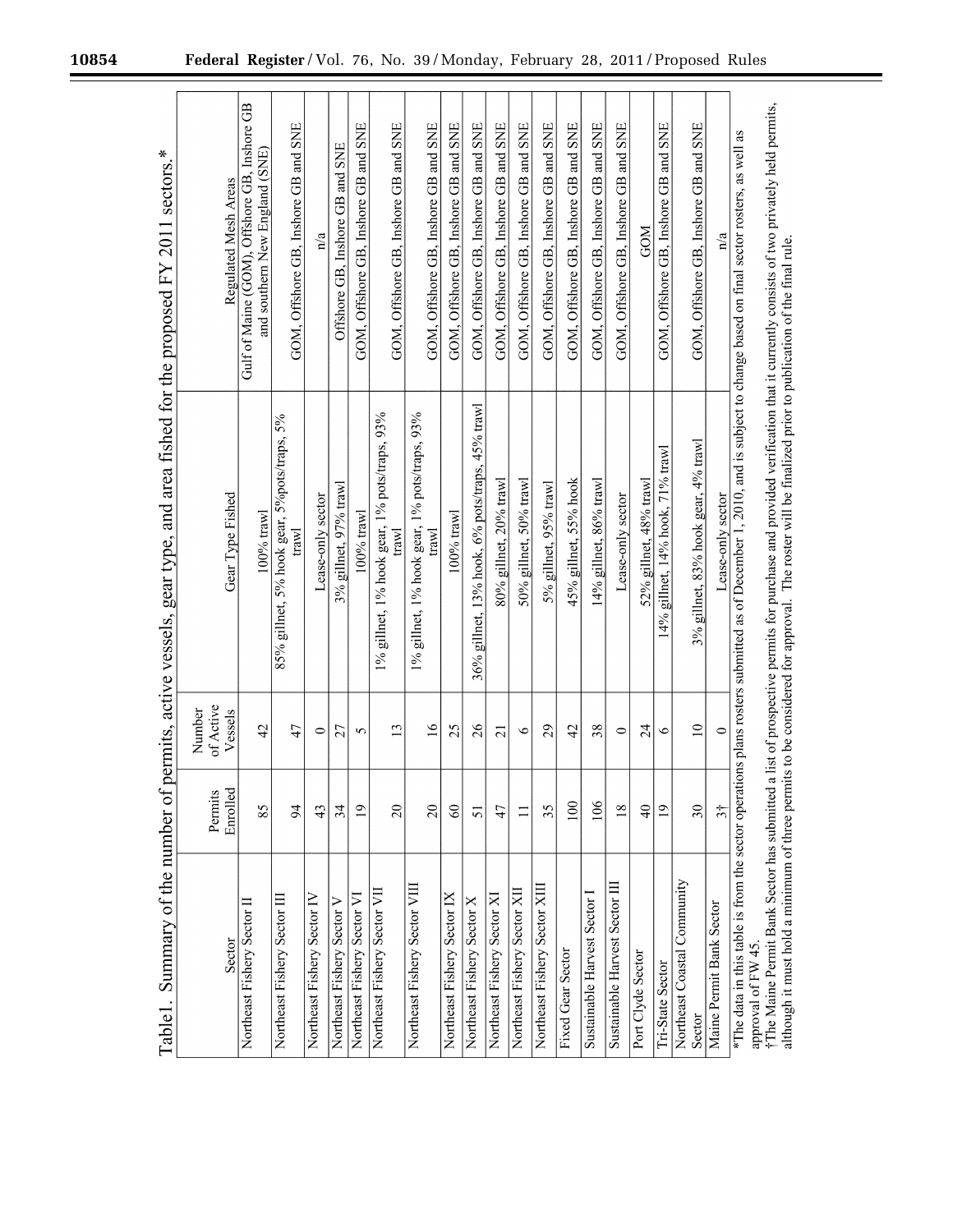| Table 2.                                                                                                                                                                                                              | Cumulative PSC (a per             |                          |                                               |                       |                                                  |                                         | centage $(%)$ ) each sector would receive by stock for FY 2011 |         | $*$               |                          |                                  |         |               |         |
|-----------------------------------------------------------------------------------------------------------------------------------------------------------------------------------------------------------------------|-----------------------------------|--------------------------|-----------------------------------------------|-----------------------|--------------------------------------------------|-----------------------------------------|----------------------------------------------------------------|---------|-------------------|--------------------------|----------------------------------|---------|---------------|---------|
| <b>Sector Name</b>                                                                                                                                                                                                    | $\mathrm{Cod}^{\star\star}$<br>සි | <b>GOM</b><br><b>Cod</b> | Haddock<br>$\tilde{c}$<br>$\frac{1}{\lambda}$ | Haddock<br><b>GOM</b> | Yellowtail<br>Flounder<br>$\ddot{\ddot{\sigma}}$ | Yellowtail<br><b>SNE/MA</b><br>Flounder | Yellowtail<br><b>NOD/22</b><br>Flounder                        | Plaice  | Flounder<br>Witch | Flounder<br>Winter<br>පී | Flounder<br>Winter<br><b>COM</b> | Redfish | White<br>Hake | Pollock |
| Northeast Fishery Sector II                                                                                                                                                                                           | 5.6416                            | 19.7846                  | .6936                                         | 18.2263               | 1.7086                                           | 1.791                                   | 20.9032                                                        | 8.7677  | 13.6092           | 1.6863                   | 21.0839                          | 16.6122 | 6.4119        | 12.3534 |
| Northeast Fishery Sector III                                                                                                                                                                                          | 1.2709                            | 17.4856                  | 0.1687                                        | 12.3099               | 0.0488                                           | 0.4077                                  | 9.5304                                                         | 4.443   | 3.0767            | 0.0332                   | 11.0202                          | 1.5538  | 5.2303        | 7.8559  |
| Northeast Fishery Sector IV                                                                                                                                                                                           | 4.979                             | 7.916                    | 5,3991                                        | 6.3661                | 2.1572                                           | 2.3396                                  | 5.6746                                                         | 9.1101  | 9.0588            | 0.6943                   | 5.2478                           | 6.3388  | 7.8068        | 5.5055  |
| Northeast Fishery Sector V                                                                                                                                                                                            | 2.0143                            | 0.1073                   | 3.924                                         | 0.3233                | 6.4631                                           | 24.5741                                 | 1.058                                                          | 1.4542  | 1.7362            | 1.9868                   | 0.3251                           | 0.2892  | 0.2237        | 0.3079  |
| Northeast Fishery Sector VI                                                                                                                                                                                           | 2.0304                            | 1.6847                   | 2.8673                                        | 2.9631                | 2.6926                                           | 5.1235                                  | 2.0702                                                         | 3.5871  | 4.3706            | 1.4196                   | 3.1215                           | 5.2605  | 3.7045        | 3.2193  |
| Northeast Fishery Sector VII                                                                                                                                                                                          | 4.3904                            | 0.43                     | .7914                                         | 0.5607                | 9.04                                             | 3.7049                                  | 2.6826                                                         | 3.3925  | 3.0833            | 11.3642                  | 0.8716                           | 0.6455  | 0.7531        | 0.6917  |
| Northeast Fishery Sector VIII                                                                                                                                                                                         | 6.4095                            | 0.4948                   | .8444                                         | 0.2138                | 11.3303                                          | 5.6259                                  | 6.6737                                                         | 1.7342  | 2.6131            | 16.1316                  | 3.3715                           | 0.4326  | 0.5011        | 0.6107  |
| Northeast Fishery Sector IX                                                                                                                                                                                           | 14.6337                           | 1.6406                   | 9719                                          | 4.6872                | 27.5215                                          | 8.0685                                  | 10.6527                                                        | 8.3807  | 8.359             | 42.7723                  | 2.4385                           | 5.7757  | 4.1021        | 3.8914  |
| Northeast Fishery Sector X                                                                                                                                                                                            | 1.1837                            | 5.5255                   | .3145                                         | 2.6295                | 0.0173                                           | 0.5447                                  | 13.8233                                                        | 2.0188  | 3.6106            | 0.0154                   | 27.3616                          | 0.5673  | 0.9707        | 1.5095  |
| Northeast Fishery Sector XI                                                                                                                                                                                           | 0.3946                            | 12.5501                  | 1.0359                                        | 2.4992                | 0.0008                                           | 0.0172                                  | 2.1833                                                         | 1.4866  | 1.5349            | 0.0009                   | 2.0241                           | 0.9613  | 2.4354        | 6.5775  |
| Northeast Fishery Sector XII                                                                                                                                                                                          | 0.0153                            | 2.4258                   | 0.0026                                        | 0.8571                | 0.0008                                           | 0.0022                                  | 0.4841                                                         | 0.749   | 0.6074            | 0.0025                   | 0.3167                           | 1.0592  | 2.4934        | 2.9572  |
| Northeast Fishery Sector XIII                                                                                                                                                                                         | 7.9921                            | 0.7                      | 1.8854<br>$\bar{z}$                           | 0.8584                | 17.215                                           | 12.5965                                 | 3.0581                                                         | 3.8585  | 5.0255            | 10.8272                  | 1.2532                           | 4.5666  | 1.8671        | 2.3386  |
| Fixed Gear Sector                                                                                                                                                                                                     | 28.1486                           | 1.981                    | 6.3547                                        | 1.3048                | 0.0124                                           | 0.3002                                  | 1.9144                                                         | 0.5517  | 0.8365            | 0.0274                   | 2.2061                           | 2.9007  | 5.8446        | 7.8416  |
| Sustainable Harvest Sector 1                                                                                                                                                                                          | 16.3732                           | 8.3448                   | 28.777                                        | 40.259                | 11.6724                                          | 6.2706                                  | 10.0973                                                        | 39.8059 | 33.9417           | 9.9403                   | 5.4883                           | 48.1545 | 51.0972       | 38.758  |
| Sustainable Harvest Sector 3                                                                                                                                                                                          | 1.1898                            | 0.675                    | 1.95                                          | 1.5146                | 0.5151                                           | 4.1559                                  | 2.2231                                                         | 1.1166  | 1.5197            | 0.4392                   | 3.2569                           | 1.6237  | 0.8663        | 1.0483  |
| Port Clyde Sector                                                                                                                                                                                                     | 0.088                             | 4.0634                   | .0316                                         | 2.1605                | 0.0033                                           | 0.6561                                  | 0.8644                                                         | 5.8481  | 3.8644            | 0.002                    | 1.2895                           | 2.0374  | 3.6385        | 3.0264  |
| Tri-State Sector                                                                                                                                                                                                      | 0.6744                            | 0.801                    | .4482                                         | 0.4622                | 7.2379                                           | 1.2235                                  | 2.039                                                          | 1.0025  | 0.9406            | 1.9203                   | 2.0841                           | 0.0053  | 0.0184        | 0.0384  |
| Northeast Coastal Community<br>Sector                                                                                                                                                                                 | 0.1709                            | 0.765                    | 0.1213                                        | 0.3389                | 0.8371                                           | 0.7194                                  | 0.6147                                                         | 0.1485  | 0.2171            | 0.0685                   | 0.9058                           | 0.44    | 0.8562        | 0.4504  |
| Maine Permit Bank Sector                                                                                                                                                                                              | 0.1004                            | 0.0217                   | 1,0007                                        | 0.0016                | 0.0003                                           | 0.0001                                  | 0.1108                                                         | 0.0363  | 0.0045            | 0.0045                   | 0.5678                           | 0       | 0             | 0.0282  |
| All Sectors Combined                                                                                                                                                                                                  | 8007.76                           | 97.3969                  | 99.5823                                       | 98.5362               | 98.4745                                          | 78.1216                                 | 96.6579                                                        | 97.492  | 98.0098           | 99.3365                  | 94.2342                          | 99.2243 | 98.8213       | 99.0099 |
| Common Pool                                                                                                                                                                                                           | 2.2992                            | 2.6031                   | 14178                                         | 1.4639                | 1.5255                                           | 21.8782                                 | 3.3421                                                         | 2.5078  | 1.9901            | 0.6635                   | 5.7657                           | 0.7755  | 1.1787        | 0.9901  |
| SNE/MA Yellowtail Flounder refers to the SNE/Mid-Atlantic stock. CC/COM Yellowtail Flounder refers to the Cape Cod/GOM stock.<br>*The data in this table are based on signed roster contracts as of December 1, 2010. |                                   |                          |                                               |                       |                                                  |                                         |                                                                |         |                   |                          |                                  |         |               |         |
| $\ddot{\phantom{0}}$                                                                                                                                                                                                  |                                   |                          |                                               |                       |                                                  |                                         |                                                                |         |                   |                          |                                  |         |               |         |

\*\* For FY 2011, the 4.56 percent of the GB cod ACE would be allocated for the Eastern U.S./Canada Area, while 31.26 percent of the GB haddock ACE would<br>be allocated for the Eastern U.S./Canada Area.

<sup>1</sup> Percentages have been rounded to the nearest hundredth of a percent in this table, but thousandths of a percent are used in calculating ACEs in metric tons and tons. In some cases, this table shows a sector allocation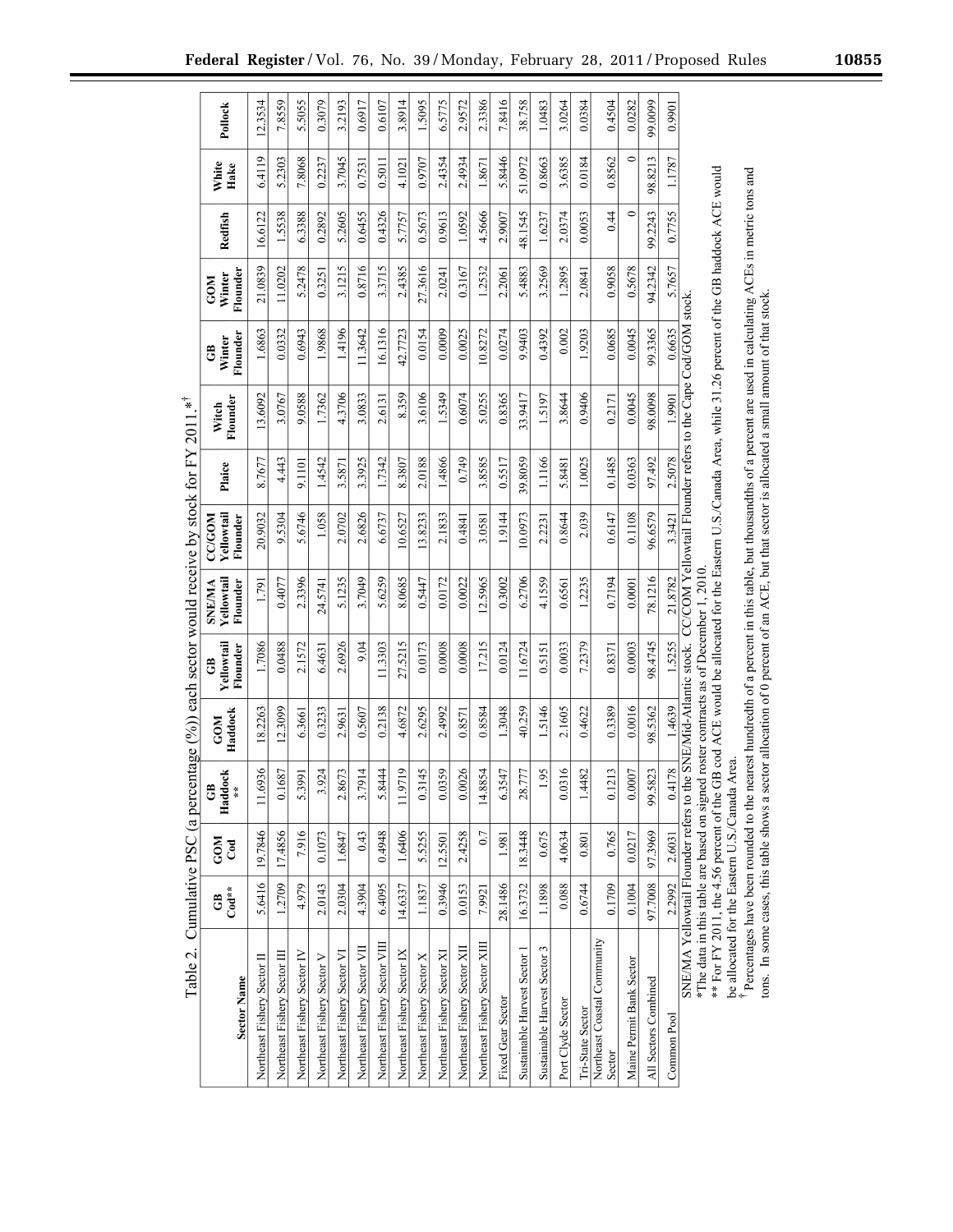| Table 3a. Proposed ACE (in thou                                                                                                                                 |                 |                             |                   |                       |                       |                         |                                          |                                         | sands of pounds) each sector would receive by stock for FY 2011.* $\ddot{}$                                         |                          |                   |                          |                                  |                |                 |                  |
|-----------------------------------------------------------------------------------------------------------------------------------------------------------------|-----------------|-----------------------------|-------------------|-----------------------|-----------------------|-------------------------|------------------------------------------|-----------------------------------------|---------------------------------------------------------------------------------------------------------------------|--------------------------|-------------------|--------------------------|----------------------------------|----------------|-----------------|------------------|
| <b>Sector Name</b>                                                                                                                                              | ចិ ទី<br>east   | west<br>$_{\rm{Cod}}$<br>පී | <b>GOM</b><br>Cod | Haddock<br>east<br>පි | Haddock<br>west<br>පී | Haddock<br><b>COM</b>   | Yellowtail<br>Flounder<br>පී             | Yellowtail<br><b>SNE/MA</b><br>Flounder | Yellowtail<br><b>CC/GOM</b><br><b>Flounder</b>                                                                      | Plaice                   | Flounder<br>Witch | Flounder<br>Winter<br>පී | Flounder<br>Winter<br><b>COM</b> | Redfish        | White<br>Hake   | Pollock          |
| Northeast Fishery Sector II                                                                                                                                     | 25              | 510                         | 2105              | 2485                  | 5465                  | 316                     | $\overline{30}$                          | ಸ                                       | 433                                                                                                                 | 601                      | 371               | 75                       | 13                               | 2762           | 420             | 3800             |
| Northeast Fishery Sector III                                                                                                                                    | $\circ$         | $\frac{15}{2}$              | 1860              | 36                    | $\mathcal{L}$         | 214                     |                                          | S                                       | 198                                                                                                                 | 304                      | 84                |                          | 38                               | 258            | 343             | 2416             |
| Northeast Fishery Sector IV                                                                                                                                     | 22              | 450                         | 842               | 1147                  | 2523                  | $\frac{1}{2}$           | 38                                       | 27                                      | 118                                                                                                                 | 624                      | 247               | ಸ                        | $\frac{8}{18}$                   | 1054           | 512             | 1693             |
| Northeast Fishery Sector V                                                                                                                                      | $\circ$         | 182                         | $\equiv$          | 834                   | 1834                  | $\circ$                 | 113                                      | 284                                     | $\overline{c}$                                                                                                      | 100                      | 47                | 88                       |                                  | 48             | $\overline{15}$ | $\mathfrak{g}_0$ |
| Northeast Fishery Sector VI                                                                                                                                     | $\circ$         | 184                         | 179               | 609                   | 1340                  | 51                      | 47                                       | 59                                      | $\frac{4}{3}$                                                                                                       | 246                      | $\frac{1}{2}$     | 63                       | Ξ                                | 875            | 243             | 990              |
| Northeast Fishery Sector VII                                                                                                                                    | $\overline{19}$ | 397                         | 46                | 806                   | 1772                  | $\supseteq$             | 58                                       | 43                                      | 56                                                                                                                  | 232                      | 84                | 503                      | 3                                | 107            | $\frac{4}{9}$   | 213              |
| Northeast Fishery Sector VIII                                                                                                                                   | 28              | 579                         | 53                | 1242                  | 2732                  | 4                       | 198                                      | $\mathcal{S}$                           | 138                                                                                                                 | 119                      | $\overline{7}$    | 714                      | $\overline{c}$                   | 72             | 33              | 188              |
| Northeast Fishery Sector IX                                                                                                                                     | $\mathcal{S}$   | 1323                        | 175               | 2544                  | 5595                  | $\overline{\mathbf{s}}$ | 480                                      | 93                                      | 221                                                                                                                 | 574                      | 228               | 1893                     | $^{\circ}$                       | 960            | 269             | 1197             |
| Northeast Fishery Sector X                                                                                                                                      | $\sim$          | 107                         | 588               | 67                    | 147                   | 46                      | $\circ$                                  | $\circ$                                 | 286                                                                                                                 | 138                      | $\frac{8}{2}$     |                          | 95                               | $\overline{5}$ | 2               | 464              |
| Northeast Fishery Sector XI                                                                                                                                     | $\sim$          | 36                          | 1335              | $\infty$              | $\overline{17}$       | 43                      | $\circ$                                  | $\circ$                                 | 45                                                                                                                  | 102                      | $\ddot{ }$        | $\circ$                  | Γ                                | 160            | 160             | 2023             |
| Northeast Fishery Sector XII                                                                                                                                    | $\circ$         |                             | 258               |                       |                       | $\overline{15}$         | $\circ$                                  | $\circ$                                 | $\approx$                                                                                                           | 5                        | $\overline{1}$    | $\circ$                  |                                  | 176            | 163             | 910              |
| Northeast Fishery Sector XIII                                                                                                                                   | 35              | 723                         | 74                | 3164                  | 6957                  | $\overline{5}$          | 300                                      | 146                                     | S                                                                                                                   | 264                      | 137               | 479                      | 4                                | 759            | 122             | 719              |
| Fixed Gear Sector                                                                                                                                               | 124             | 2545                        | 211               | 1351                  | 2970                  | $\mathfrak{L}$          | $\circ$                                  | 3                                       | $\frac{1}{2}$                                                                                                       | 38                       | 23                |                          | $\infty$                         | 482            | 383             | 2412             |
| Sustainable Harvest Sector 1                                                                                                                                    | 72              | 1480                        | 1951              | 6116                  | 13450                 | 699                     | 203                                      | 72                                      | 209                                                                                                                 | 2727                     | 925               | 440                      | $\mathbf{r}$                     | 8006           | 3350            | 11922            |
| Sustainable Harvest Sector 3                                                                                                                                    | S               | 108                         | 72                | 414                   | $\overline{5}$        | 26                      | ۰                                        | 48                                      | 46                                                                                                                  | 77                       | $\overline{4}$    | $\overline{19}$          | Ξ                                | 270            | 57              | 322              |
| Port Clyde Community Groundfish Sector                                                                                                                          | $\circ$         | $\infty$                    | 432               | r.                    | 51                    | 57                      | $\circ$                                  | $\infty$                                | $\overline{18}$                                                                                                     | 401                      | 105               | $\circ$                  | 4                                | 339            | 239             | 931              |
| Tri-State Sector                                                                                                                                                | ω               | 5                           | 85                | 308                   | 677                   | $\infty$                | 126                                      | 4                                       | 42                                                                                                                  | 69                       | 26                | 85                       | ⊢                                |                |                 | 12               |
| Northeast Coastal Community Sector                                                                                                                              |                 | $\overline{15}$             |                   | 26                    | 57                    | $\circ$                 | $\overline{15}$                          | $\infty$                                | 13                                                                                                                  | $\supseteq$              | $\circ$           | ω                        | 3                                | 73             | 56              | 139              |
| Maine Permit Bank Sector                                                                                                                                        | $\circ$         | $\circ$                     | $\sim$            | $\circ$               | $\circ$               | $\circ$                 | $\circ$                                  | $\circ$                                 | $\mathbf{\sim}$                                                                                                     | $\overline{\mathcal{L}}$ | $\circ$           | $\circ$                  | $\mathbf{\Omega}$                | $\circ$        | $\circ$         | $\circ$          |
| All Sectors                                                                                                                                                     | 431             | 8833                        | 10360             | 21164                 | 46543                 | 1710                    | 1717                                     | 902                                     | 2003                                                                                                                | 6680                     | 2671              | 4395                     | 328                              | 16496          | 6479            | 30454            |
| Common Pool                                                                                                                                                     | $\frac{1}{2}$   | 208                         | 277               | 89                    | 195                   | 25                      | 27                                       | 253                                     | 69                                                                                                                  | 172                      | 54                | 29                       | $\overline{20}$                  | 129            | 77              | 305              |
| *The data in this table are based on signed roster contracts as of December 1, 2010. Numbers are rounded to the nearest metric ton, but allocations are made in |                 |                             |                   |                       |                       |                         |                                          |                                         |                                                                                                                     |                          |                   |                          |                                  |                |                 |                  |
| pounds. In some cases, this table shows a sector allocation of 0 metric tons, but that sector may be allocated a small amount of that stock in pounds.          |                 |                             |                   |                       |                       |                         |                                          |                                         |                                                                                                                     |                          |                   |                          |                                  |                |                 |                  |
| † The data in this table include FY 2011                                                                                                                        |                 |                             |                   |                       |                       |                         | ACLs recommended by the Council in FW 45 |                                         |                                                                                                                     |                          |                   |                          |                                  |                |                 |                  |
| $^\wedge$ The data in the table represent the total                                                                                                             |                 |                             |                   |                       |                       |                         |                                          |                                         | allocations to each sector. NMFS will withhold 20 percent of a sector's total ACE for each stock for up to 61 days. |                          |                   |                          |                                  |                |                 |                  |

 $\frac{1}{2}$ ÷,  $\ddot{ }$ L, ं  $\lambda$   $C\Gamma$  $\ddot{\phantom{0}}$ é  $\epsilon$ 

۳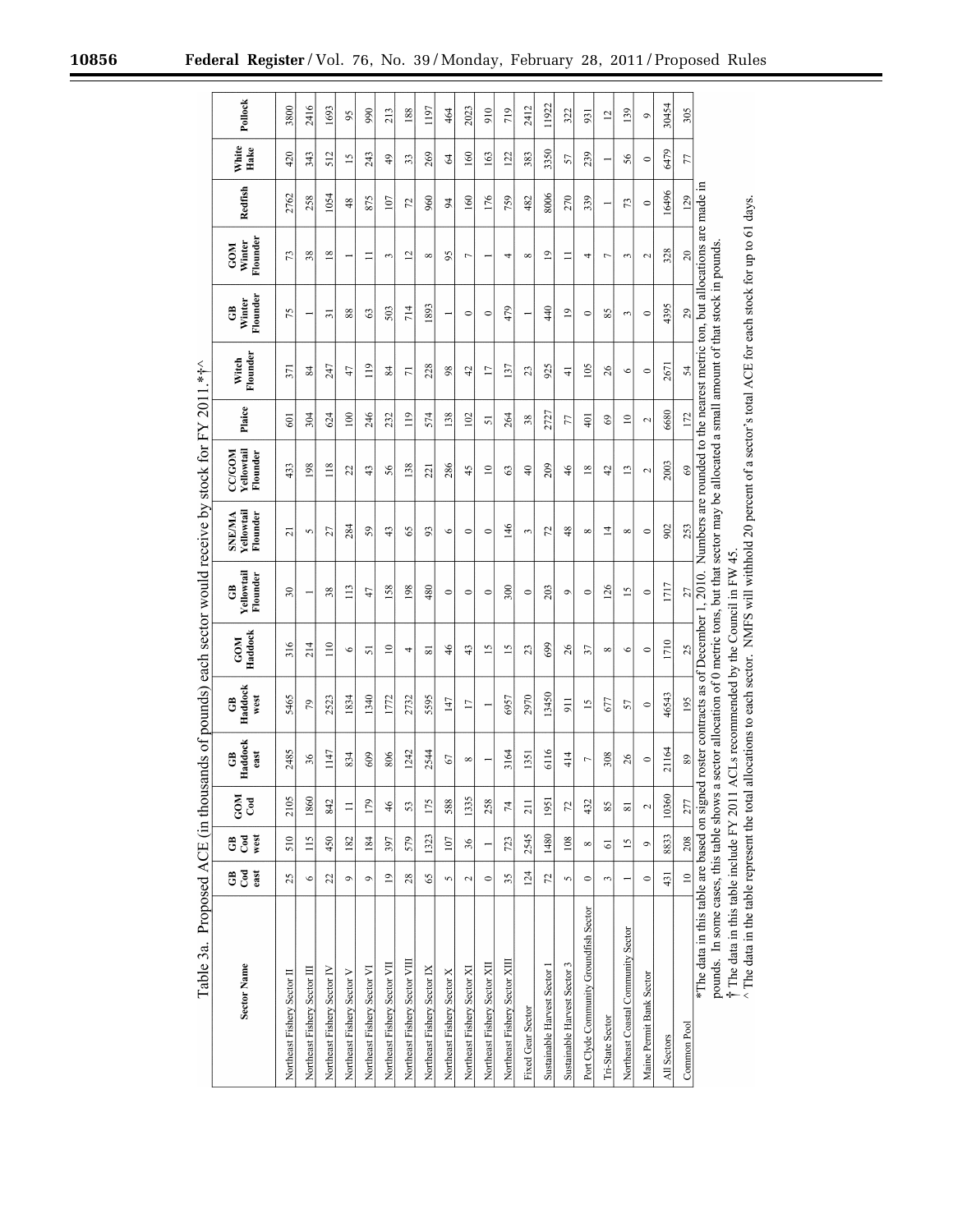| <b>Sector Name</b>                                                                                                                           | පී දී<br>east         | west<br>$_{\rm{Cod}}$<br>පී | <b>NO2</b><br><b>Cod</b> | Haddock<br>පී<br>east   | Haddock<br>west<br>පී | Haddock<br><b>GOM</b> | Yellowtail<br>Flounder<br>පී                                                                                         | Yellowtail<br>Flounder<br><b>SNE/MA</b> | Yellowtail<br><b>CC/GOM</b><br>Flounder | Plaice                   | Flounder<br>Witch | Flounder<br>Winter<br>පී | Flounder<br>Winter<br><b>GOM</b> | Redfish       | White<br>Hake   | Pollock        |
|----------------------------------------------------------------------------------------------------------------------------------------------|-----------------------|-----------------------------|--------------------------|-------------------------|-----------------------|-----------------------|----------------------------------------------------------------------------------------------------------------------|-----------------------------------------|-----------------------------------------|--------------------------|-------------------|--------------------------|----------------------------------|---------------|-----------------|----------------|
| Northeast Fishery Sector II                                                                                                                  | Ξ                     | 231                         | 955                      | 1127                    | 2479                  | 143                   | 4                                                                                                                    | $\circ$                                 | 196                                     | 273                      | 168               | $\overline{34}$          | 33                               | 1253          | $\overline{5}$  | 1724           |
| Northeast Fishery Sector III                                                                                                                 | $\tilde{\phantom{a}}$ | 25                          | 844                      | $\geq$                  | 36                    | 57                    | $\circ$                                                                                                              | $\sim$                                  | $\infty$                                | 138                      | 38                |                          | Ē                                | 117           | 56              | 1096           |
| Northeast Fishery Sector IV                                                                                                                  | $\approx$             | 204                         | 382                      | 520                     | 1145                  | $\overline{50}$       | Ε                                                                                                                    | $\overline{c}$                          | 53                                      | 283                      | 112               | 4                        | $\infty$                         | 478           | 232             | 768            |
| Northeast Fishery Sector V                                                                                                                   | 4                     | 83                          | $\sim$                   | 378                     | 832                   | $\sim$                | 51                                                                                                                   | 129                                     | $\approx$                               | 45                       | ត                 | $\overline{a}$           |                                  | 22            | r               | 43             |
| Northeast Fishery Sector VI                                                                                                                  | 4                     | 83                          | $\overline{\mathbf{s}}$  | 276                     | 608                   | ష                     | ಸ                                                                                                                    | 27                                      | $\overline{0}$                          | $\Xi$                    | 54                | 28                       | 5                                | 397           | $\frac{1}{10}$  | 449            |
| Northeast Fishery Sector VII                                                                                                                 | $\circ$               | 180                         | $\overline{z}$           | 365                     | 804                   | 4                     | Ε                                                                                                                    | $\overline{0}$                          | 25                                      | 105                      | 38                | 228                      |                                  | 49            | 22              | 5              |
| Northeast Fishery Sector VIII                                                                                                                | $\overline{1}$        | 263                         | 24                       | 563                     | 1239                  | $\mathbf{\sim}$       | $\boldsymbol{\mathcal{S}}$                                                                                           | 29                                      | 63                                      | 54                       | 32                | 324                      | 5                                | 33            | $\overline{15}$ | 85             |
| Northeast Fishery Sector IX                                                                                                                  | 29                    | 600                         | 79                       | 1154                    | 2538                  | 57                    | 218                                                                                                                  | $\ddot{ }$                              | 100                                     | 260                      | 103               | 858                      | 4                                | 436           | 122             | 543            |
| Northeast Fishery Sector X                                                                                                                   | $\sim$                | $\frac{9}{4}$               | 267                      | $\overline{30}$         | 67                    | ត                     | $\circ$                                                                                                              | $\mathfrak{g}$                          | 130                                     | 3                        | 45                | $\circ$                  | $\frac{4}{3}$                    | $\frac{4}{3}$ | 29              | 211            |
| Northeast Fishery Sector XI                                                                                                                  |                       | $\frac{6}{2}$               | 606                      | $\sim$                  | $\infty$              | $\Omega$              | $\circ$                                                                                                              | $\circ$                                 | $\overline{z}$                          | 46                       | $\overline{0}$    | $\circ$                  | $\mathfrak{g}$                   | 52            | 72              | 918            |
| Northeast Fishery Sector XII                                                                                                                 | $\circ$               |                             | 117                      | $\circ$                 |                       | r                     | $\circ$                                                                                                              | $\circ$                                 | 5                                       | 23                       | $\infty$          | $\circ$                  |                                  | 80            | $\overline{7}$  | 413            |
| Northeast Fishery Sector XIII                                                                                                                | $\overline{16}$       | 328                         | 34                       | 1435                    | 3156                  | r,                    | 136                                                                                                                  | 66                                      | 29                                      | 120                      | $\mathcal{O}$     | 217                      | $\mathbf{\Omega}$                | 344           | 56              | 326            |
| Fixed Gear Sector                                                                                                                            | 56                    | 1154                        | 96                       | 613                     | 1347                  | $\approx$             | $\circ$                                                                                                              | $\mathbf{\sim}$                         | $\frac{8}{2}$                           | E                        | $\overline{10}$   |                          | 3                                | 219           | 174             | 1094           |
| Sustainable Harvest Sector I                                                                                                                 | 33                    | 671                         | 885                      | 2774                    | 6101                  | 317                   | $\mathfrak{D}$                                                                                                       | 33                                      | 95                                      | 1237                     | 420               | 200                      | $\circ$                          | 3631          | 1520            | 5408           |
| Sustainable Harvest Sector III                                                                                                               | $\mathbf{\Omega}$     | 49                          | 33                       | 188                     | 413                   | $\overline{c}$        | 4                                                                                                                    | $\overline{c}$                          | ಸ                                       | 35                       | $\overline{0}$    | $\circ$                  | 5                                | 122           | 26              | $\frac{46}{5}$ |
| Port Clyde Community Groundfish Sector                                                                                                       | $\circ$               | 4                           | 196                      | $\sim$                  | r.                    | Ε                     | $\circ$                                                                                                              | $\mathfrak{g}$                          | ${}^{\circ}$                            | $\overline{\mathcal{S}}$ | 48                | $\circ$                  | $\mathbf{\sim}$                  | 154           | 108             | 422            |
| Tri-State Sector                                                                                                                             |                       | 28                          | 39                       | $\frac{40}{5}$          | 507                   | 4                     | 57                                                                                                                   | ७                                       | $\overline{1}$                          | ಸ                        | $\overline{c}$    | 39                       | $\epsilon$                       | $\circ$       |                 | 5              |
| Northeast Coastal Community Sector                                                                                                           | $\circ$               | L                           | 37                       | $\overline{\mathbf{c}}$ | 26                    | $\sim$                | r                                                                                                                    | 4                                       | $\circ$                                 | $\sim$                   | $\sim$            |                          |                                  | 33            | 25              | $\mathcal{C}$  |
| Maine Permit Bank Sector                                                                                                                     | $\circ$               | 4                           |                          | $\circ$                 | $\circ$               | $\circ$               | $\circ$                                                                                                              | $\circ$                                 |                                         |                          | $\circ$           | $\circ$                  |                                  | $\circ$       | $\circ$         | 4              |
| All Sectors                                                                                                                                  | 195                   | 4007                        | 4699                     | 9600                    | 21111                 | 775                   | 779                                                                                                                  | 409                                     | 909                                     | 3030                     | $\overline{211}$  | 1994                     | 149                              | 7483          | 2939            | 13814          |
| Common Pool                                                                                                                                  | $\overline{2}$        | $\overline{6}$              | 126                      | $\frac{1}{4}$           | 89                    | $\overline{a}$        | $\overline{c}$                                                                                                       | 115                                     | $\overline{31}$                         | 78                       | 25                | $\overline{13}$          | o                                | 58            | 35              | 138            |
| *The data in this table are based on signed                                                                                                  |                       |                             |                          |                         |                       |                       | roster contracts as of December 1, 2010. Numbers are rounded to the nearest ton, but allocations are made in pounds. |                                         |                                         |                          |                   |                          |                                  |               |                 |                |
| In some cases, this table shows a sector allocation of 0 tons, but that sector may be allocated a small amount of that stock in pounds.<br>ļ |                       |                             |                          |                         |                       |                       |                                                                                                                      |                                         |                                         |                          |                   |                          |                                  |               |                 |                |

Table 3b. Poundage of ACE (in metric tons) by stock proposed for each sector for FY 2011.\*<sup>†^</sup>

† The data in this table include FY 2011 ACLs recommended by the Council in FW 45.<br>^ The data in the table represent the total allocations to each sector. NMFS will withhold 20 percent of a sector's total ACE for each sto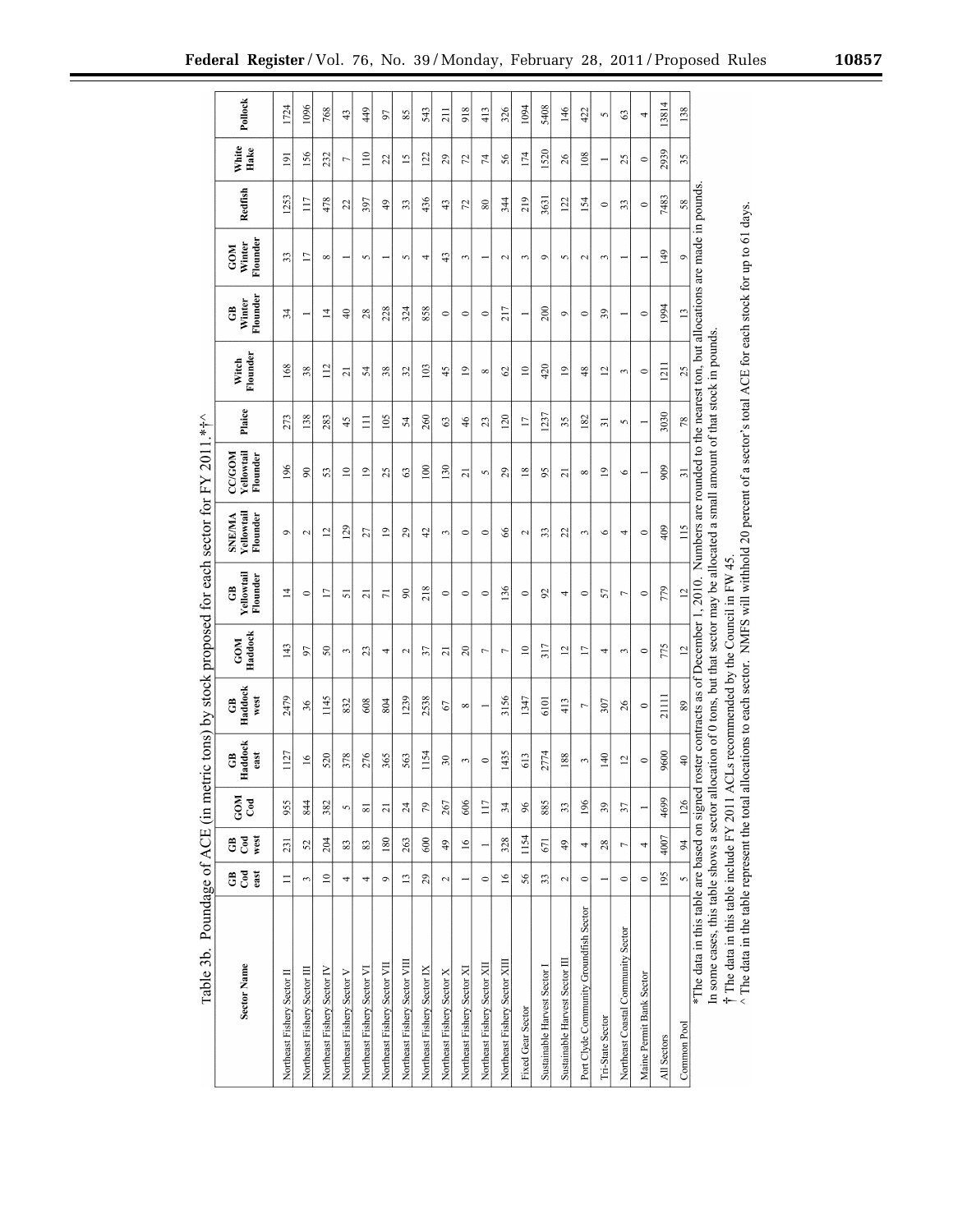# **BILLING CODE 3510–22–C**

#### **Sector Operations Plans and Contracts**

All sectors must, on an annual basis, submit an operations plan and sector contract to NMFS by a specified deadline to be authorized to fish and receive an allocation of groundfish for the following FY. Of the 24 current and FW 45 proposed sectors, 19 sectors met the September 1, 2010, operations plan deadline and the final December 1, 2010, NMFS roster deadline for FY 2011, including the Maine Permit Bank Sector. Each sector operations plan contains the rules under which each sector would fish. The sector contract provides the legal contract that binds members to a sector and its operations plan. Most sectors submitted one document to NMFS that encompasses both the operations plan and contract.

While each sector conducts fishing activities according to its approved operations plan, Section 4.2.3 of the Amendment 16 FEIS contains numerous provisions that apply to all sector operations plans and sector members. Under this amendment, all permit holders with a limited access NE multispecies permit that was valid as of May 1, 2008, are eligible to participate in a sector, including holders of permits currently held in confirmation of permit history (CPH). While membership in each sector is voluntary, each member (and his/her permits enrolled in the sector) must remain with the sector for the entire FY, and cannot fish in the NE multispecies days-at-sea (DAS) program outside of the sector (*i.e.,* in the common pool) during the FY. Participating vessels would be required to comply with all pertinent Federal fishing regulations, unless specifically exempted by a letter of authorization (LOA) issued by the Regional Administrator, as part of the approval of a sector's operations plan, as described further below. Sector operations plans may be amended in-season if a change is necessary and agreed to by NMFS, provided the change is consistent with the sector administration provisions. These changes would be included in updated LOAs issued to sector members and through amendments to the approved operations plan.

Sectors would be allocated all largemesh groundfish stocks for which members have landings history, with the exception of Atlantic halibut, windowpane flounder, Atlantic wolffish, and SNE/MA winter flounder. Sector vessels would be required to retain all legal-sized allocated groundfish, unless an exemption is granted allowing sector vessels to discard legal-sized unmarketable fish at

sea. Catch (including discards) of all allocated groundfish stocks by a sector's vessels would count against the sector's ACE, unless the catch is an element of a separate ACL sub-component, such as groundfish caught when fishing in an exempted fishery, or yellowtail flounder caught when fishing in the Atlantic sea scallop fishery. Sector vessels fishing for monkfish, skate, lobster (with non-trap gear), and spiny dogfish when on a sector trip (*e.g.,* not fishing under provisions of a NE multispecies exempted fishery) would have their groundfish catch (including discards) on those trips debited against the sector's ACE. Discard ratios applied to sectors would be determined by NMFS based on observed trips.

The final rule issued for Amendment 16 implemented a program whereby ACE may be transferred between sectors, although ACE transfers to or from common pool vessels is prohibited. Each sector would be required to ensure that its ACE is not exceeded during the FY. Additionally, Amendment 16 required sectors to develop independent third-party dockside monitoring programs (DSM) to verify landings at the time they are weighed by the dealer, and to certify that the landing weights are accurate as reported by the dealer. During FY 2010, 50 percent of trips from each sector are required to be randomly selected for DSM. Dockside monitoring coverage was specified to be reduced to 20 percent in FY 2011; however, FW 45, as proposed, would change the required coverage level for DSM to the level NMFS is able to fund, up to 100 percent coverage through FY 2012, prioritizing coverage for trips that have not received at-sea or electronic monitoring. In addition, the Council voted to remove DSM requirements (a reporting requirement) from the list of prohibited exemptions for sectors. Sectors would be required to monitor their landings and available ACE and submit weekly catch reports to NMFS. In addition, the sector manager would be required to provide NMFS with aggregate sector reports on a daily basis when a threshold (specified in the operations plan) is reached. Once a sector's ACE for a particular stock is caught, a sector would be required to cease all fishing operations in that stock area until it could acquire additional ACE for that stock. Each sector would be required to submit an annual report to NMFS and the Council within 60 days of the end of the FY detailing the sector's catch (landings and discards by the sector), enforcement actions, and pertinent information necessary to evaluate the

biological, economic, and social impacts from the sector, as directed by NMFS.

Each sector contract provides procedures to enforce the sector operations plan, explains sector monitoring and reporting requirements, presents a schedule of penalties, and provides authority to sector managers to issue stop fishing orders to sector members that violate provisions of the contract. Sector members could be held jointly and severally liable for ACE overages, discarding of legal-sized fish, and/or misreporting of catch (landings or discards). As required by Amendment 16, each sector contract submitted for FY 2011 states that the sector will withhold an initial reserve from the sector's sub-allocation to each individual member to prevent the sector from exceeding its ACE. Each sector contract also details the method for initial ACE allocation to sector members; for FY 2011, each sector has proposed that each sector member could harvest an amount of fish equal to the amount each individual member's permit contributed to the sector's ACE.

Amendment 16 contains several "universal" exemptions that are applicable to all sectors. These universal exemptions include exemptions from: Trip limits on allocated stocks; the GB Seasonal Closure Area; NE multispecies DAS restrictions; the requirement to use a 6.5-inch (16.51-cm) mesh codend when fishing with selective gear on GB; and portions of the GOM Rolling Closure Areas. Sectors may request additional exemptions from NE multispecies regulations through their sector operations plan. Amendment 16 prohibits sectors from requesting exemptions from year-round closed areas, permitting restrictions, gear restrictions designed to minimize habitat impacts, and reporting requirements (not including DAS reporting requirements). FW 45 proposes to exclude DSM from the reporting requirements from which sectors may not be exempted.

#### **Proposed FY 2011 Exemptions**

A total of 31 exemptions from the NE multispecies regulations have been requested by sectors through their FY 2011 operations plans. These requests fall into several categories: Exemptions previously approved for FY 2010 (numbers 1–7); additional exemptions that were under consideration for FY 2010 at the time of the request for FY 2011 (numbers 8–9); exemptions disapproved in FY 2010 (number 10); novel exemptions for FY 2011 (numbers 11–19), dockside monitoring exemptions (numbers 20–30) and State permit bank exemptions (number 31). A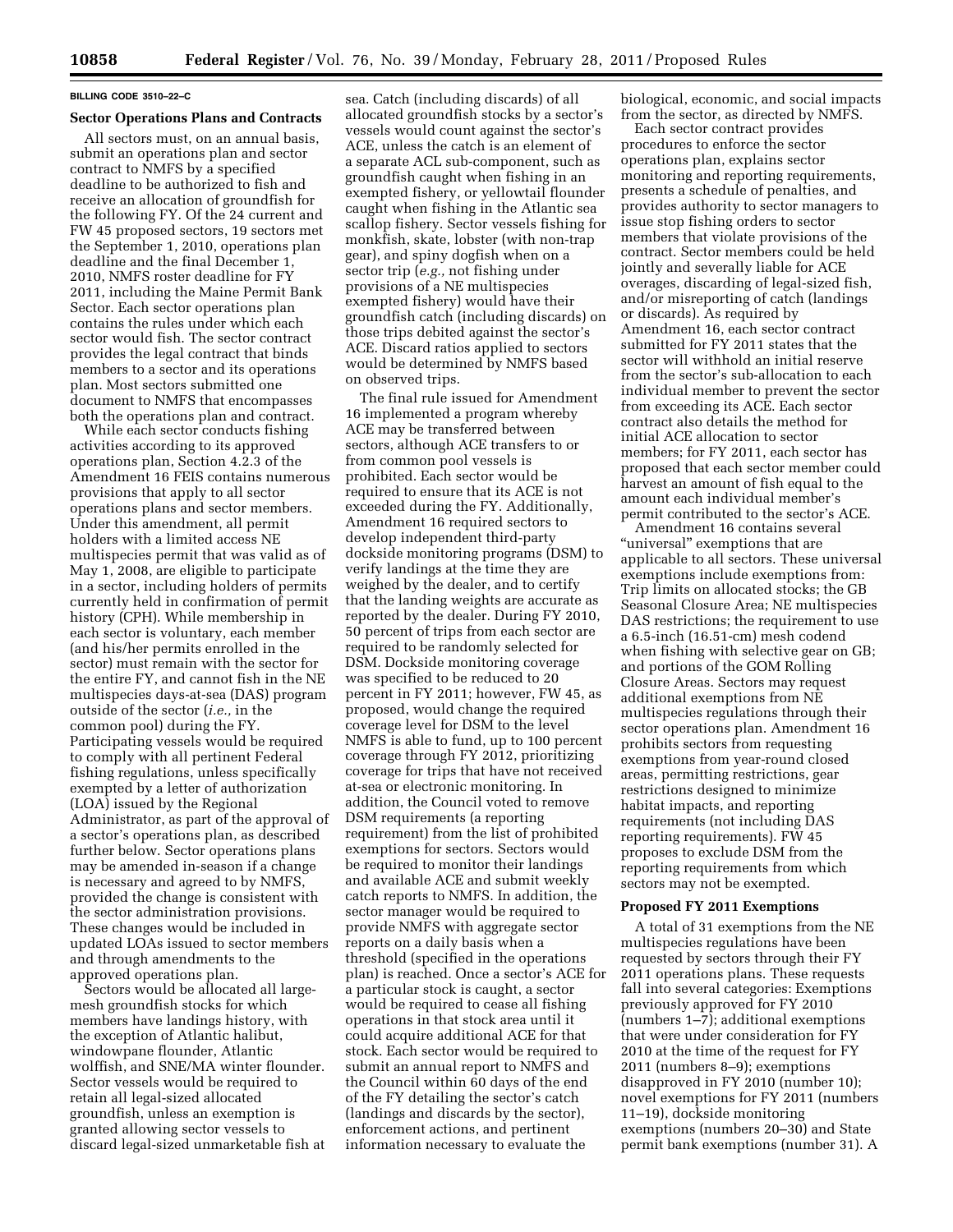full discussion of the 31 exemptions is below. The requirements that were exempted in FY 2010 and have again been requested for FY 2011 are: (1) 120 day block out of the fishery required for Day gillnet vessels; (2) prohibition on a vessel hauling another vessel's gillnet gear; (3) limitation on the number of gillnets that may be hauled on GB when fishing under a groundfish/monkfish DAS; (4) limitation on the number of gillnets imposed on Day gillnet vessels; (5) 20-day spawning block out of the fishery required for all vessels; (6) limits on the number of hooks that may be fished; and (7) DAS Leasing Program length and horsepower restrictions. Additional regulations that were under consideration for exemption for FY 2010 at the time of the request, and have again been requested for FY 2011 are: (8) the GOM Sink Gillnet Mesh Exemption; and (9) prohibition on the possession or use of squid or mackerel in the Closed Area I (CAI) Hook Gear Haddock (HGH) Special Access Program (SAP). For FY 2011, sectors requested an exemption from the follow regulation that was previously disapproved for FY 2010 is again being proposed for FY 2011: (10) access to GOM Rolling Closure Areas in May and June. For FY 2011, sectors have proposed novel exemptions from the following regulations: (11) prohibition on discarding; (12) extension of the GOM Sink Gillnet Mesh Exemption through the month of May; (13) daily catch reporting by Sector Managers for vessels participating in the CAI HGH SAP; (14) prohibition on pair trawling; (15) minimum hook size requirements for demersal longline gear; (16) minimum mesh size requirement; (17) Rhule and Haddock Separator requirements to utilize the 98.4 in  $\times$  15.7 in (250 cm  $\times$ 40 cm) Eliminator TrawlTM in areas where these gear types are approved; (18) trawl gear restrictions in the U.S./ Canada Area; and (19) the requirement to power a VMS while at the dock. Due to the Council's vote to exclude DSM from the list of prohibited exemptions in FW 45, sectors have requested exemptions from DSM requirements ranging from a complete exemption to area-, fishery-, and volume-based exemptions. Specifically, sectors requested novel exemptions from the following DSM requirements for FY 2011: (20) All DSM and roving monitoring requirements; (21) DSM requirements for directed monkfish, skate, and dogfish trips; (22) DSM requirements for jig vessels; (23) DSM requirements for hook vessels when the sector has caught less than 10,000 lb (4535.9 kg) of groundfish per year; (24)

DSM requirements in May when fishing in several mid-Atlantic NMFS Statistical Areas; (25) DSM requirements for vessels fishing west of 72°30′ W. long.; (26) DSM, roving monitoring, and hail requirements for hook-only or handgear vessels; (27) DSM, roving monitoring, and hail requirements for vessels using demersal longline, jig and handgear while targeting spiny dogfish in Massachusetts State waters of NMFS Statistical Area 521; (28) DSM requirements when at-sea monitoring has previously observed the trip; (29) the requirement to delay offloading due to the late arrival of the assigned monitor; and (30) the prohibition on offloading of non-allocated stocks prior to the arrival of the monitor. These exemptions were considered too late to be included in the EA for this action; they will be fully analyzed and included in the final EA. Finally, the State permit bank sector has requested an exemption from: (31) the requirement to provide a sector roster to NMFS by the specified deadline.

NMFS is soliciting public comment on the proposed sector operations plans and all 31 of the exemptions specified above. NMFS is particularly interested in receiving comments on the exemptions from the GOM Rolling Closure Areas, prohibition on pair trawling, minimum trawl mesh size requirements on targeted redfish trips, and dockside monitoring exemptions, because of particular concerns regarding the potential impacts of these exemptions.

# *1. 120-Day Block Out of the Fishery Requirement for Day Gillnet Vessels*

The 120-day block out of the fishery requirement for day gillnet vessels was implemented in 1997 under Framework 20 (62 FR 15381; April 1, 1997) to help ensure that management measures for Day gillnet vessels were comparable to effort controls placed on other fishing gear types, given that gillnets continue to fish as long as they are in the water. Regulations at § 648.82(j)(1)(ii) require that each NE multispecies gillnet vessel declared into the Day gillnet category declare and take 120 days out of the non-exempt gillnet fishery. Each period of time taken must be a minimum of 7 consecutive days, and at least 21 of the 120 days must be taken between June 1 and September 30. An exemption from this requirement was previously approved for FY 2010 based upon the rationale that this measure was designed to control fishing effort and, therefore, is no longer necessary for sectors because sectors are restricted to an ACE for each groundfish stock, which limits overall fishing mortality. For additional

information pertaining to this exemption and other exemptions previously approved in FY 2010, please refer to the proposed and final sector rules for FY 2010 (74 FR 68015, December 22, 2010 and 75 FR 18113, April 9, 2010, respectively). This exemption would increase the operational flexibility of sector vessels and would be expected to increase profit margins of sector fishermen. The exemption from the Day gillnet 120-day block requirement is requested by the GB Cod Fixed Gear Sector; the Northeast Coastal Communities Sector; Northeast Fishery Sectors III, V–VIII, and X–XIII; the Port Clyde Community Groundfish Sector; Sustainable Harvest Sectors 1 and 3; and the Tri-State Sector.

### *2. Prohibition on a Vessel Hauling Another Vessel's Gillnet Gear*

Regulations at  $\S$ § 648.14(k)(6)(ii)(A) and 648.84(a) specify the manner in which gillnet gear must be tagged, requiring that information pertinent to the vessel owner or vessel be permanently affixed to the gear. No provisions exist in the regulations allowing for multiple vessels to haul the same gear. An exemption from this regulation, which was previously approved in FY 2010 because it was determined that the regulations pertaining to hauling and setting responsibilities are no longer necessary when sectors are confined to an ACE for each stock, would allow a sector to share fixed gear among sector vessels, thereby reducing costs. Consistent with the exemption as originally approved, the sectors requesting this exemption have proposed that all vessels utilizing community fixed gear be jointly liable for any violations associated with that gear. Additionally, each member intending to haul the same gear will be required to tag the gear with the appropriate gillnet tags, consistent with § 648.84(a). The exemption from the prohibition on hauling another vessel's gear is being requested by the GB Cod Fixed Gear Sector; the Northeast Coastal Communities Sector; Northeast Fishery Sectors III, VI–VIII, and X–XII; the Port Clyde Community Groundfish Sector; Sustainable Harvest Sectors 1 and 3; and the Tri-State Sector.

# *3. Limitation on the Number of Gillnets That May be Hauled on GB When Fishing Under a Groundfish/Monkfish DAS*

Regulations at  $§ 648.80(a)(4)(iv)$ prohibit Day gillnet vessels fishing on a groundfish DAS from possessing, deploying, fishing, or hauling more than 50 nets on GB were implemented as a groundfish mortality control under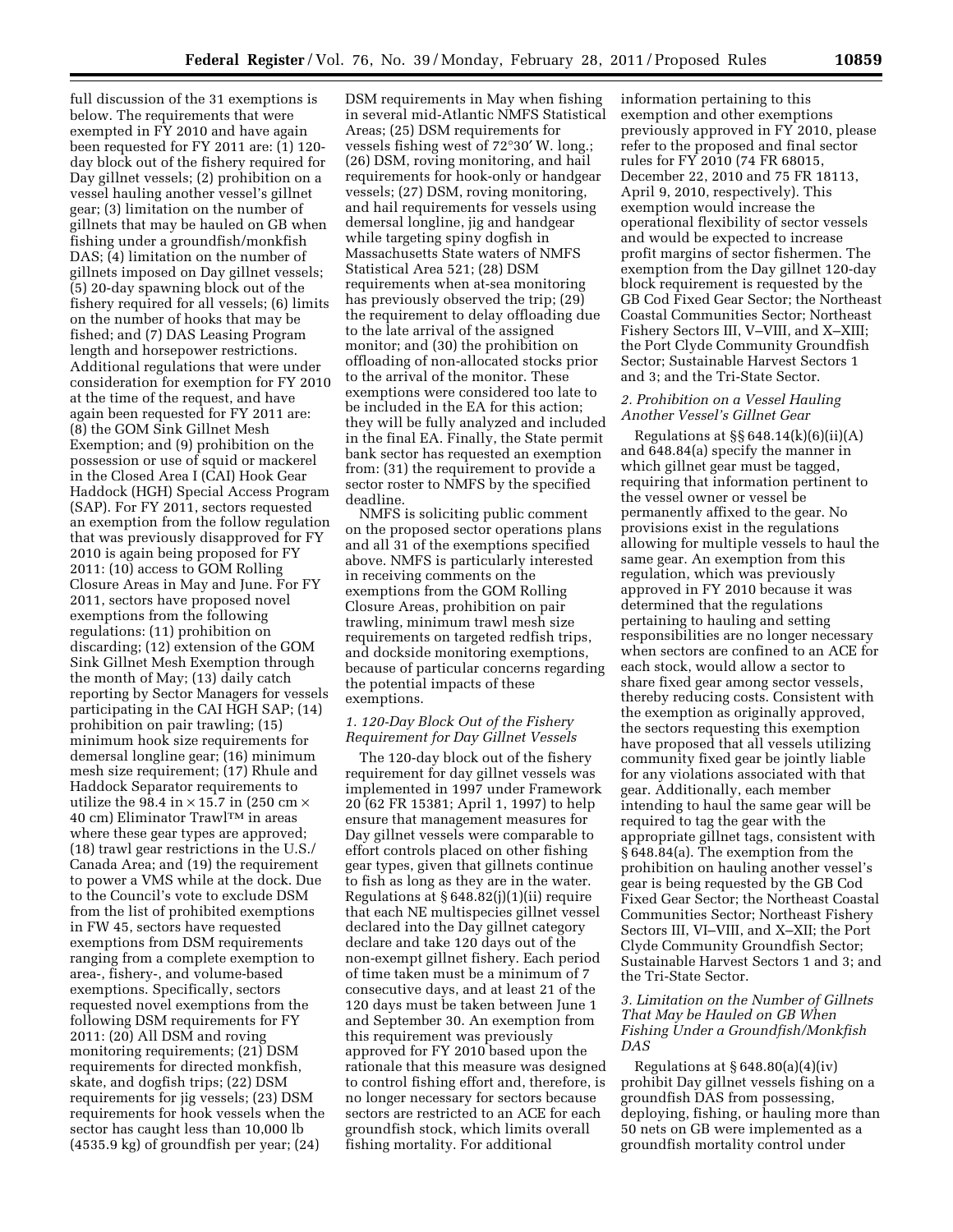Amendment 13. An exemption from the limit on the number of gillnets that may be hauled on GB when fishing under a groundfish/monkfish DAS was previously granted in FY 2010 because it would allow nets deployed under existing net limits of the Monkfish FMP to be hauled more efficiently by vessels dually permitted under both FMPs. The exemption from the limitation on the number of gillnets that may be hauled on GB when fishing under a groundfish/ monkfish DAS is being requested by the GB Cod Fixed Gear Sector; Northeast Fishery Sectors III, VI–VIII, and X–XIII; Sustainable Harvest Sectors 1 and 3; and the Tri-State Sector.

# *4. Limitation on the Number of Gillnets for Day Gillnet Vessels*

Current gear restrictions in the groundfish regulated mesh areas (RMA) restrict Day gillnet vessels from fishing more than: 100 gillnets (of which no more than 50 can be roundfish gillnets) in the GOM RMA (§ 648.80(a)(3)(iv)); 50 gillnets in the GB RMA  $\overline{(\S 648.80(a)(4)(iv))}$ ; and 75 gillnets in the Mid-Atlantic (MA) RMA  $(\S 648.80(b)(2)(iv))$ . This exemption was previously requested and approved in FY 2010, and would allow sector vessels to fish up to 150 nets (any combination of flatfish or roundfish nets) in any RMA, and provides greater operational flexibility to sector vessels in deploying gillnet gear. This exemption was previously approved for FY 2010 because it is designed to control fishing effort and is no longer necessary for sector vessels, since each sector is restricted by an ACE for each stock, which caps overall fishing mortality. The exemption from the limit on the number of gillnets for Day gillnet vessels is being requested by the GB Cod Fixed Gear Sector; Northeast Fishery Sectors III, V–VIII, and X–XIII; the Port Clyde Community Groundfish Sector; Sustainable Harvest Sectors 1 and 3; and the Tri-State Sector.

# *5. 20-Day Spawning Block*

Regulations at § 648.82(g) require vessels to declare out and be out of the NE multispecies DAS program for a 20 day period each calendar year between March 1 and May 31, when spawning is most prevalent in the GOM. This regulation was developed to reduce fishing effort on spawning groundfish stocks and an exemption was approved for FY 2010 sectors based upon the rationale that the sector's ACE will restrict fishing mortality, making this measure no longer necessary as an effort control. An exemption from this requirement would provide vessel owners with greater flexibility to plan

operations according to fishing and market conditions. The exemption from the Day gillnet 20-day block requirement is being requested by the GB Cod Fixed Gear Sector; the Northeast Coastal Communities Sector; Northeast Fishery Sectors II–III and V–XIII; the Port Clyde Community Groundfish Sector; Sustainable Harvest Sectors 1 and 3; and the Tri-State Sector.

# *6. Limitation on the Number of Hooks That May be Fished*

Current regulations for the GOM RMA, GB RMA, and SNE and MAA RMAs at §§ 648.80(a)(3)(iv)(B)(*2*), 648.80(a)(4)(iv)(B)(*2*), 648.80(b)(2)(iv)(B)(*1*), and 648.80(c)(2)(v)(B)(*1*), respectively, prohibit vessels from fishing or possessing more than 2,000 rigged hooks in the GOM RMA, more than 3,600 rigged hooks in the GB RMA, more than 2,000 rigged hooks in the SNE RMA, or 4,500 rigged hooks in the MA RMA. This measure, which was initially implemented in 2002 through an interim action (67 FR 50292; August 1, 2002) and made permanent through Amendment 13, was designed to control fishing effort. An exemption from the number of hooks that a vessel may fish was approved for FY 2010 because it would allow sector vessels to more efficiently harvest ACE and is no longer a necessary control on effort by sector vessels. This exemption was granted to the GB Cod Hook Sector from 2004– 2009, and was granted to the GB Cod Fixed Gear Sector; the Northeast Coastal Communities Sector; Northeast Fishery Sectors III, V–VIII, and X–XII; the Sustainable Harvest Sector; and the Tri-State Sector for either all or a portion of FY 2010. The exemption from the limitation on the number of hooks that may be fished is being requested by the GB Cod Fixed Gear Sector; the Northeast Coastal Communities Sector; Northeast Fishery Sectors III, VI–VIII, and X–XII; the Port Clyde Community Groundfish Sector; Sustainable Harvest Sectors 1 and 3; and the Tri-State Sector.

# *7. Length and Horsepower Restrictions on DAS Leasing*

While sector vessels are exempt from the requirement to use NE multispecies DAS to harvest groundfish, sector vessels have been allocated, and still need to use, NE multispecies DAS for specific circumstances. For example, the Monkfish FMP includes a requirement that limited access monkfish Category C and D vessels harvesting more than the incidental monkfish possession limit must fish under both a monkfish and a groundfish DAS. Therefore, sector

vessels may still use, and lease, NE multispecies DAS.

An exemption from the DAS Leasing Program length and horsepower baseline restrictions on DAS leases between vessels within their individual sectors, as well as with vessels in other sectors with this exemption was approved in FY 2010. Restricting sectors to their ACEs eliminates the need to use vessel characteristics to control groundfish fishing effort. Further, exemption from this restriction allows sector vessels greater flexibility in the utilization of ACE and DAS. Providing greater flexibility in the distribution of DAS could result in increased effort on non-allocated target stocks, such as monkfish and skates. However, sectors predicted little consolidation and redirection of effort in their FY 2010 operations plans. In addition, any potential redirection in effort would be restricted by the sector's ACE for each stock, as well as by effort controls in other fisheries (*e.g.,* monkfish trip limits and DAS). The exemption from the length and horsepower restrictions on DAS leasing is being requested by the GB Cod Fixed Gear Sector; the Maine Permit Bank Sector; all 12 Northeast Fishery Sectors; the Port Clyde Community Groundfish Sector; Sustainable Harvest Sectors 1 and 3; and the Tri-State Sector.

### *8. The GOM Sink Gillnet Mesh Exemption*

The regulations require a minimum mesh size of 6.5-in (16.51-cm) for gillnets in the GOM RMA  $(\S 648.80(a)(3)(iv))$ . Minimum mesh size requirements have been used to reduce overall mortality on groundfish stocks, as well as to reduce discarding of, and improve survival of, sub-legal groundfish. An exemption from this regulation, which would allow vessels to potentially catch more haddock seasonally in the GOM, was considered in a supplemental proposed and final rule to FY 2010 sector operations (75 FR 53939; September 2, 2010; and 75 FR 80720; December 23, 2010) and is functionally equivalent to a pilot program that was proposed by the Council in Amendment 16. This exemption would allow sector vessels to use 6-inch (15.24-cm) mesh stand-up gillnets in the GOM RMA from January 1, 2012, to April 30, 2012, when fishing for haddock. The designation of this season is consistent with the original pilot program proposal and is the time period when haddock are most available in the GOM. Sector vessels utilizing this exemption would be prohibited from using tie-down gillnets during this period. Sector vessels may transit the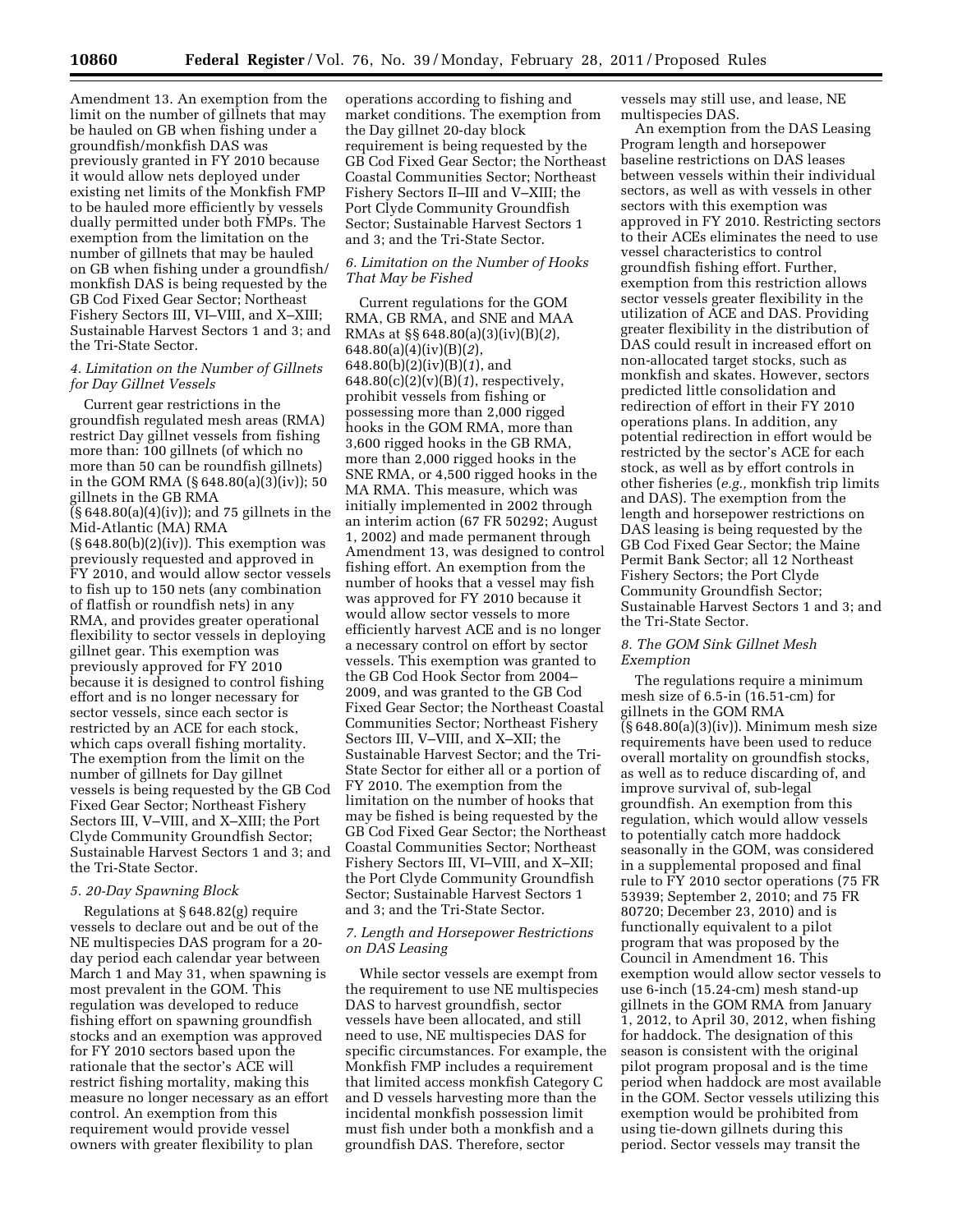GOM RMA with tie-down gillnets, provided they are properly stowed and not available for immediate use in accordance with one of the methods specified at § 648.23(b).

The GOM Sink Gillnet Mesh Program, as proposed by the Council, stipulated that Day gillnet vessels would not be able to fish with, possess, haul, or deploy more than 30 nets per trip. Consistent with the original scope of the pilot program, for FY 2010 NMFS proposed in supplemental rulemaking that Day gillnet vessels utilizing this exemption also be limited to 30 nets per trip during this period, but requested public comment on a net limit of between 30 and 150 stand-up nets, analyzing up to 150 nets. Because Day gillnet vessels granted the sector exemption from Day gillnet net limits, as explained under exemption request 4, would not be subject to the general net limit in the GOM RMA, and thus able to fish up to 150 nets in the GOM RMA, they would be limited to 30 nets when fishing under this exemption program. Therefore, NMFS again requests public comment on the feasibility of allowing up to 150 nets when fishing under this exemption. The LOA issued to sector vessels that qualify for this exemption would specify the net restrictions to help ensure the provision is enforceable. There would be no limit on the number of nets that participating Trip gillnet vessels would be able to fish with, possess, haul, or deploy, during this period, because Trip gillnet vessels are required to remove all gillnet gear from the water before returning to port at the end of a fishing trip.

Recent selectivity studies have indicated that 6.5-inch (16.51-cm) sink gillnets may not be effective at retaining haddock at the current legal minimum fish size. An exemption from this requirement would provide sector vessels the opportunity to utilize a smaller mesh size gillnet to potentially catch more haddock in the GOM, and, thereby, increase efficiency and revenue in the fishery. NMFS believes that impacts to allocated target stocks resulting from this exemption would be negligible, given that fishing mortality by sector vessels is restricted by an ACE for allocated stocks, capping overall mortality. It is possible that a higher net limit for Day gillnet vessels participating in this program could result in an increase in the number of gillnets in the water at any one time and, therefore, potentially increase interactions with protected species. However, potential negative impacts to protected species from this exemption are expected to be low because additional nets may result in greater

efficiency that could decrease the overall number of soak hours throughout the year as a sector's ACE is caught faster, thus potentially reducing interactions with protected species. In addition, sector vessels utilizing this exemption would still be required to comply with all requirements of the Harbor Porpoise Take Reduction Plan and Atlantic Large Whale Take Reduction Plan. The GOM Sink Gillnet Mesh Exemption is being requested by the GB Cod Fixed Gear Sector; Northeast Fishery Sectors III, VI–VIII, and X–XII; the Port Clyde Community Groundfish Sector; Sustainable Harvest Sectors 1 and 3; and the Tri-State Sector.

# *9. Prohibition on the Possession or Use of Squid or Mackerel in the CAI Hook Gear Haddock SAP*

The restriction on the possession or use of squid or mackerel as bait in the CAI Hook Gear Haddock SAP was originally approved by the Council in Framework 41, and analyzed in the FEIS for Framework 41, but inadvertently not included in the regulations implementing Framework 41. To correct this oversight, this provision was implemented as part of the Amendment 16 final rule. This restriction was intended to control the catch rates of cod, as squid and mackerel have been demonstrated to result in higher catch rates of cod. NMFS received comments on Amendment 16 that the bait restrictions should not apply to sector vessels. In the final rule implementing Amendment 16, NMFS stated that \* \* \* because the Council did not provide for a specific exemption from such bait restriction in Amendment 16, NMFS cannot provide a sector an exemption from the bait requirements for this SAP in the final rule.'' However, because the bait restriction in Framework 41 was included under Section 4.2.2.2 ''Requirements for Vessels not in the Hook Sector,'' NMFS, after further discussion with Council staff, understands that Framework 41 intended that this bait restriction apply only to vessels fishing outside of a sector (*i.e.,* the common pool). Based on this, NMFS intends to revise the current regulations for this requirement in an upcoming correction rule and, until the correction is effective, exempt any interested sector from this provision for the remainder of FY 2010 through an amendment to that sector's approved operations plan.

The GB Cod Fixed Gear Sector requested an exemption from this bait restriction, asserting the provision is an input control used to control fishing effort within the SAP under the DAS system and is unnecessary because

catch by the sector will be limited by the ACE for each stock that caps overall fishing effort.

# *10. Access to GOM Rolling Closure Areas in May and June*

The GOM Rolling Closure Areas were initially implemented in 1998 under Framework 25 to the FMP to reduce fishing effort in "areas with high GOM cod landings.'' However, Framework 26 referred to the rolling closure areas as ''inshore 'cod spawning' closures.'' The stated purpose and need under Framework 26 (Section 3.0) states that the Council wanted to ''take additional action to protect cod during the 1999 spawning season \* \* \* and immediate action is necessary to reduce catches and protect the spawning stock.'' As a result, Framework 26 expanded the time period of these "cod spawning" closures, which included several 30-minute blocks. The final rule implementing Framework 26 (64 FR 2601; January 15, 1999) specified that the Council undertook action to expand these closures because of the ''opportunity to delay fishing mortality on mature cod during the spring spawning period, a time when stocks aggregate and are particularly vulnerable to fishing pressure.'' Amendment 16 implemented universal sector exemptions from specific portions of the current GOM Rolling Closure Areas, and specifically did not exempt these portions of these areas due to the understanding that they protect spawning aggregations of cod. The Council tasked the Groundfish Plan Development Team (PDT) with reviewing and analyzing the existing GOM Rolling Closure Areas to determine which areas should remain closed, but stipulated that sectors may request specific exemptions from the GOM Rolling Closure Areas in their sector operations plans. On November 18, 2009, the Council voted to endorse a previous FY 2010 exemption request from block 138 in May.

Several sectors requested exemptions from GOM Rolling Closure Areas for FY 2010; however, these exemptions were ultimately rejected in the final rule implementing FY 2010 sector operations plans because the requesting sectors failed to consider that, despite ACE limits, direct targeting of spawning aggregations can adversely impact the reproductive potential of a stock, as opposed to post-spawning mortality. Additionally, justification that demonstrates that spawning fish could be avoided was not provided by the individual sectors. The final rule also cited that the existing GOM Rolling Closure Areas provide some protection to harbor porpoise and other marine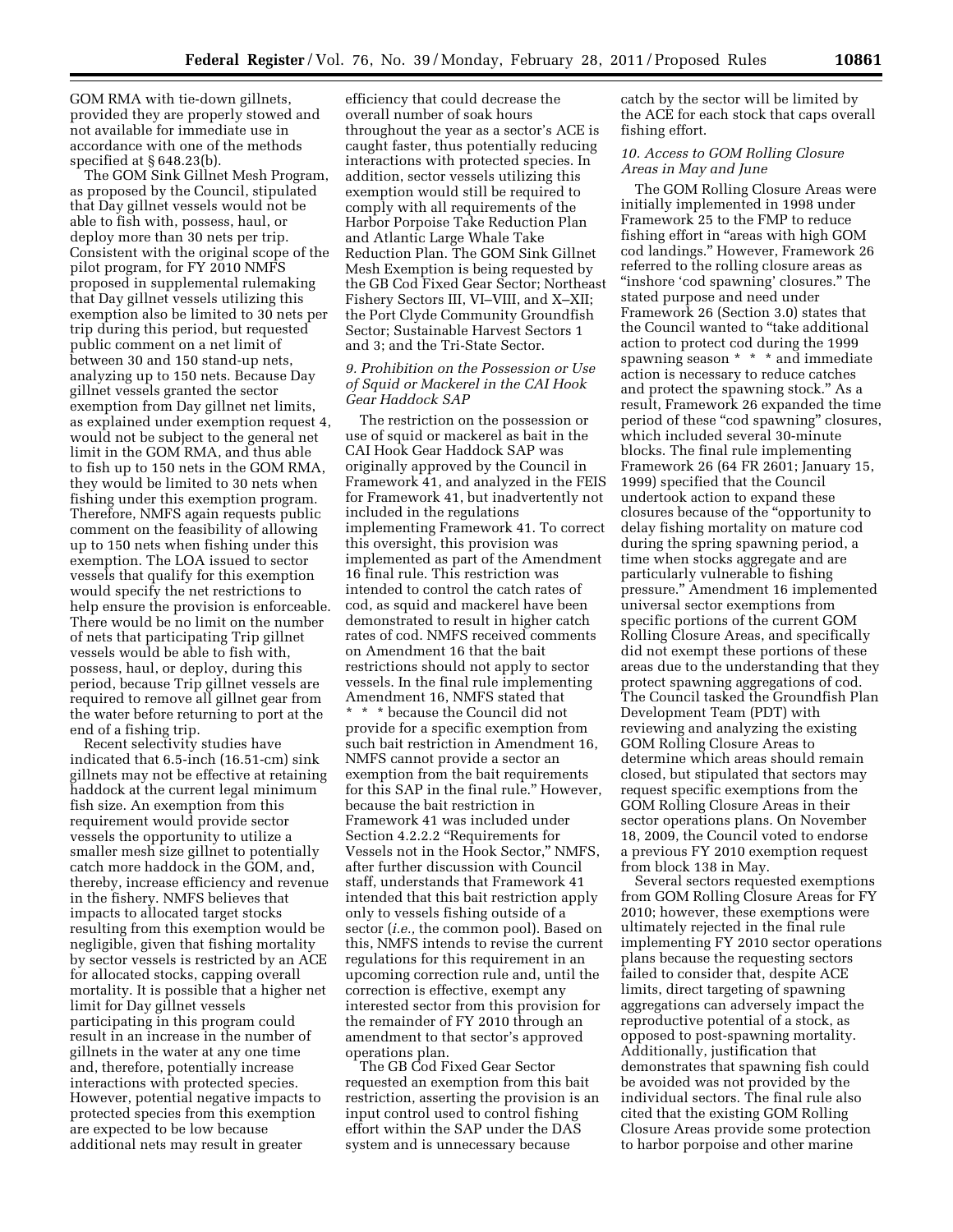mammals. Six of the Northeast Fishery Sectors and the Sustainable Harvest Sector requested additional exemptions from these rolling closures in FY 2010.

The sectors requesting this exemption for FY 2011 assert that the GOM Rolling Closure Areas were originally intended as mortality closures, and are now unnecessary because fishing mortality for sectors is capped by the ACE allocated for each groundfish stock. Sustainable Harvest Sectors 1 and 3 are requesting access to 30-minute blocks 138 and 139 in May, and 30-minute block 139 in June. They argue that they should not be subject to additional mortality controls because sector vessels are limited to a hard TAC. Additionally, these sectors note that Table 177 in the Environmental Impact Statement for Amendment 16 indicates that May is not a particularly important time for groundfish spawning, with the exception of plaice and haddock. The Port Clyde Community Groundfish Sector is requesting access to 30-minute blocks 138 and 139 in May, and 30 minute blocks 139, 145, and 146 in June. The Port Clyde Community Groundfish Sector stipulated a strategy to minimize the impacts to spawning fish while promoting benefits to sector members. Under this strategy, the sector would restrict the harvesting of any species in these areas and times by capping the percentage of the sector's available ACE that could be harvested from these areas, and would institute a closure of these areas if, based on NMFS Northeast Fisheries Observer Program (NEFOP) data, a significant amount of spawning fish are harvested. Additionally, the sector proposes to implement a program to notify the sector manager and other vessels if spawning aggregations and/or marine mammals are detected in these areas. Finally, the Port Clyde Community Groundfish Sector contends that vessels fishing in the requested exemption areas would provide additional data, which could serve as a pilot study for future use of these areas and times by all sectors.

#### *11. Prohibition on Discarding*

Current regulations prohibit sector vessels from discarding legal-sized fish of any of the 14 stocks allocated to sectors while at sea (§ 648.87(b)(1)(v)(A)). Amendment 16 contained this provision to ensure that the sector's ACE is accurately monitored. Sectors requested a partial exemption from this prohibition, because of concerns that retaining and landing large amounts of unmarketable fish, including fish carcasses, creates operational difficulties and potentially

unsafe working conditions for sector vessels at sea. The Regional Administrator considered a partial exemption from the requirement to retain all legal-sized fish in a supplemental proposed rule to FY 2010 sector operations. However, due to problematic mid-season implementation issues, further consideration of this exemption was delayed until FY 2011 in the supplemental final rule to FY 2010 sector operations. Under this proposed exemption, all legal-sized unmarketable allocated fish would be accounted for in the overall sector-specific discard rates in the same way discards of undersized fish at sea are currently accounted for, through observer and at-sea monitoring coverage. If approved, unmarketable fish discarded by a sector's vessels on observed trips would be deducted from that sector's ACE and incorporated into that sector's discard rates to account for discarding under this exemption on unobserved trips. Vessels in a sector opting for this exemption would be required to discard all legal-sized unmarketable fish at sea (*i.e.,* not just on select trips). Legal-sized unmarketable fish would be prohibited from being landed to prevent the potential to skew observed discards. NMFS is specifically seeking comment on the implementation of this requirement.

NMFS received several comments regarding this exemption in response to the proposed supplemental rule for FY 2010 sector operations, which initially proposed this exemption. This included comment from Oceana, who raised concern that this exemption would expand loopholes in the self-reporting component of the sector monitoring program, and encourage high-grading, thereby weakening the sector monitoring program and undermining the FMP goals, as well as National Standards 2 and 9 of the Magnuson-Stevens Fishery Conservation and Management Act. However, the accounting of discards does not rely on self-reported data. Rather, actual discards by sector vessels observed by NMFS observers and at-sea monitors on sector trips are applied to the sector's ACEs in live weights, and incorporated into sector-specific discard rates that are used to account for discards by sector vessels on unobserved trips. In addition, this exemption is not expected to lead to high-grading of catch, given that there is a financial incentive for sector vessels to minimize discards of allocated stocks. Since discards of allocated stocks are applied to the sector's ACE through observer data and sector-specific discard rates, there is an incentive for sector vessels that opt for this exemption to

land catch rather than discard it, to maximize the value of the sector's ACEs. Thus, this discarding exemption is intended to provide NMFS with additional data for the monitoring of sector ACEs. Currently, a sector vessel could illegally discard legal-sized unmarketable fish at sea for operational or safety reasons. If such discarding is occurring only on unobserved sector trips, these discards may be unaccounted for in the sector-specific discard rates. This exemption would allow sectors to legally discard these fish at sea and, therefore, would provide NMFS with a means of capturing some of this information. Therefore, allowing the discarding of unmarketable fish and incorporating observed unmarketable discards into the sector-specific discard rates under this exemption would account for any illegal discarding that may currently be occurring on unobserved trips and, thereby, improve the information being used to extrapolate discards across all sector trips.

Finally, NMFS received a comment that the proposed rule did not contain sufficient analysis of the exemption and that further analysis should be completed prior to implementation. This exemption was analyzed in the FY 2010 proposed supplemental rule and EA, and is further discussed here. The analysis of this exemption was based upon information available at the time of the analysis, which consisted of observer data from sector trips through November 3, 2010. Dealer reports and vessel trip reports (VTRs) were not designed to specifically monitor the landing and handling of unmarketable fish, so there is little information available from these sources about the amount of unmarketable fish that sector vessels have landed to date. During the development of this exemption, NMFS identified the need for, and implemented, a specific code that could be used by vessels to report the landing of unmarketable fish on their VTRs. A permit holder letter sent on October 20, 2010, introduced this VTR code to vessel operators and included instructions for both vessel operators and dealers for the reporting of unmarketable fish. If approved, legalsized unmarketable fish could be discarded at sea, and recorded as such on the VTR. Sectors that do not receive this exemption would continue to use the new VTR code. NMFS observers and at-sea monitors record the amount of each species kept by sector vessels because they are prohibited from discarding such fish by the regulations. Fish recorded under this category likely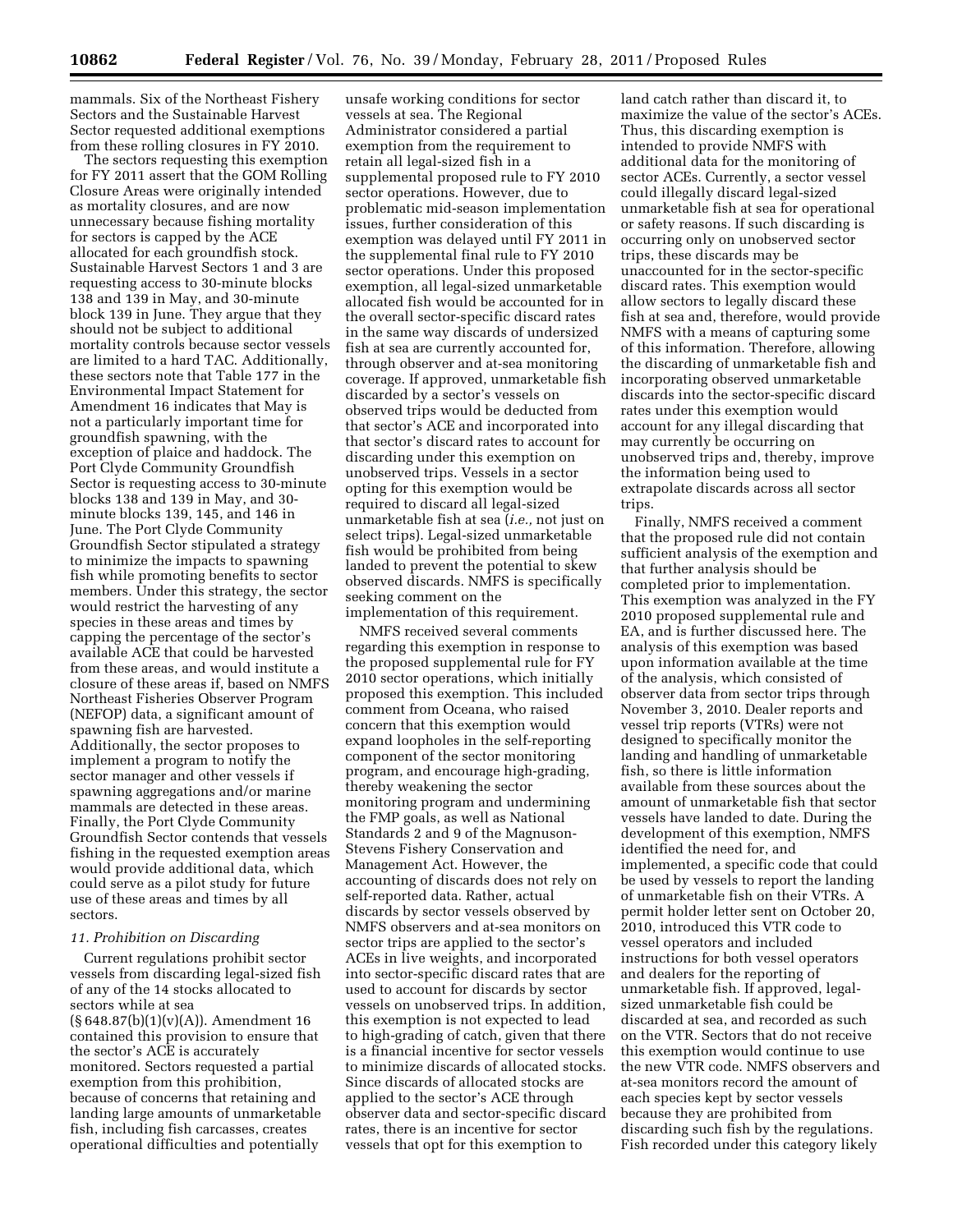consist of unmarketable legal-sized fish of allocated stocks that could not otherwise be discarded by the vessel operator and, therefore, represent the best estimate of the amount of unmarketable fish that sector vessels encounter on a given trip and may be expected to discard under this exemption. Observer data from sector trips during the first half of FY 2010 show that retained legal-sized unmarketable groundfish have been observed on 7.3 percent of observed sector trips. Observers reported a total of 14,423 lb (6,542 kg) of unmarketable groundfish that have been retained by sector vessels on 161 trips. Gillnet vessels encountered the most unmarketable groundfish per trip, with an average of 92 lb (42 kg), and a maximum of 402 lb (182 kg). Hook vessels retained an average of 64 lb (29 kg) of unmarketable groundfish per trip (maximum of 150 lb (68 kg)), and trawl vessels retained an average of only 23 lb (10 kg) of unmarketable groundfish per trip (maximum of 14 lb (6 kg)). In addition, unmarketable fish have a much greater occurrence on gillnet trips than trips using hook or trawl gear, during the time from May 1 through November 3, 2010, with observers reporting legal-sized unmarketable fish on 151 gillnet trips, but only 7 hook trips and 3 trawl trips. The occurrence of legal-sized unmarketable fish that had to be retained is limited, and does not appear to be a significant portion of sector catch. To date, these observed fish, and other unmarketable fish landed, are deducted from the sector's ACE. For sectors opting for the discarding exemption, any unmarketable fish that would have been required to be landed without the exemption and now are discarded by sector vessels will be recorded by observers as discards and applied to sector ACEs through discard data and sector-specific discard rates on unobserved trips.

The discarding exemption, in combination with the enhanced reporting of legal-sized unmarketable fish, would improve the monitoring of this unmarketable portion of sector catch, particularly on unobserved sector trips. The discard exemption is being requested by the GB Cod Fixed Gear Sector; Northeast Fishery Sectors II–III, V–VI and X–XII; Sustainable Harvest Sectors 1 and 3; and the Tri-State Sector.

# *12. Extension of the GOM Sink Gillnet Mesh Exemption Through May*

For a full description of the GOM Sink Gillnet Mesh Exemption, please *see* exemption 8 of this section.

Northeast Fishery Sectors III, VI–VIII, and X have requested that the GOM Sink Gillnet Mesh Exemption, proposed above, be extended an additional month, from the end of April until the end of May.

This exemption would provide sector vessels the opportunity to potentially catch more GOM haddock, a fully rebuilt stock, during the months that haddock are most prevalent, and would also provide sector participants the opportunity to more fully harvest their allocation of GOM haddock, therefore increasing efficiency and revenues for vessel participating in this program. The sectors assert that impacts to non-target species would be minimal, because fishing effort by sectors vessels is restricted by ACE for allocated stocks, which caps overall mortality.

# *13. Daily Catch Reporting by Sector Managers for Vessels Participating in the CA I Hook Gear Haddock SAP*

The regulations at  $\S 648.85(b)(7)(v)(C)$ require that sector vessels that declared into the CA I Hook Gear Haddock SAP submit daily catch reports to the sector manager, and that the sector manager report catch information to NMFS, on a daily basis. This reporting requirement was originally implemented through Framework 40A, to facilitate real-time monitoring of quotas by both the sector manager and NMFS. Amendment 16 granted authority to the Regional Administrator to determine if weekly sector reports were sufficient for the monitoring of most SAPs. Through the final rule implementing Amendment 16, the Regional Administrator alleviated reporting requirements for sector vessels participating in other Special Management Programs (SMPs), though these reporting requirements were retained for the CA I Hook Gear Haddock SAP, given that NMFS must continue to monitor an overall haddock TAC that applies to sector and common pool vessels fishing in this SAP.

The GB Cod Fixed Gear Sector requests that NMFS exempt the sector manager from submitting these reports to NMFS, opting instead to mandate that participating vessels submit a VMS catch report directly to NMFS containing all required information, analogous to the requirements for common pool vessels. The sector contends that this scenario would provide NMFS with data in a more timely fashion.

NMFS is currently evaluating the possibility of using the sector manager's weekly report, rather than daily reports, to monitor the TAC. Sector weekly reports have provided information in a timely enough manner to adequately

monitor other SAPs. However, the weekly reports, in their current form would not provide sufficient information. Furthermore, NMFS is concerned that this provision may reduce the sector manager's capability to accurately monitor the sector's ACE in a timely manner. NMFS is soliciting comment on both the utility of the current reporting method, and the alternate reporting options highlighted above.

#### *14. Prohibition on Pair Trawling*

The regulations at  $\S 648.14(k)(5)(vi)$ prohibit pair trawling in the NE multispecies fishery. This prohibition was originally implemented through an emergency interim rule (58 FR 32062; June 8, 1993), extended through a second emergency interim rule (59 FR 26; January 3, 1994), and made permanent in Amendment 5 (59 FR 9872; March 1, 1994). The first emergency interim rule prohibited pair trawling, based on record low abundance of spawning stock biomass and high fishing mortality of cod, conditions of the haddock stock and benefits to reducing discards of haddock, the high efficiency of this gear type, and an increase in the number of vessels electing to use this gear. The second emergency interim rule extending the prohibition noted that pair trawls are ''highly efficient gear, and its unlimited use during a period of severely declining haddock and cod stocks is counterproductive to the goal of reducing effort in an overfished fishery.'' Amendment 5 also noted that pair trawling vessels ''had significantly higher revenue-per-day-absent and landings-per-day-absent than otter trawl vessels fishing singly,'' further demonstrating the efficiency of this gear type. While initially intended to protect cod and haddock stocks, which at the time were at all-time low levels of abundance, the rule noted that ''the stock condition and landings will continue to decline until such time that meaningful measures are implemented that will eliminate the overfished condition of the stocks and reduce the exploitation rate to levels that will allow significant rebuilding to take place.''

Northeast Fishery Sectors VI–X and XIII are requesting an exemption from the pair trawling restriction for FY 2011, while restricting vessels to using either the Ruhle Trawl or the Eliminator Trawl. The sectors comment that a prohibition of this highly efficient gear type was intended to reduce fishing mortality. Given this, the sectors assert that, since sectors are managed under an ACE, they should be exempt from effort controls. These sectors anticipate that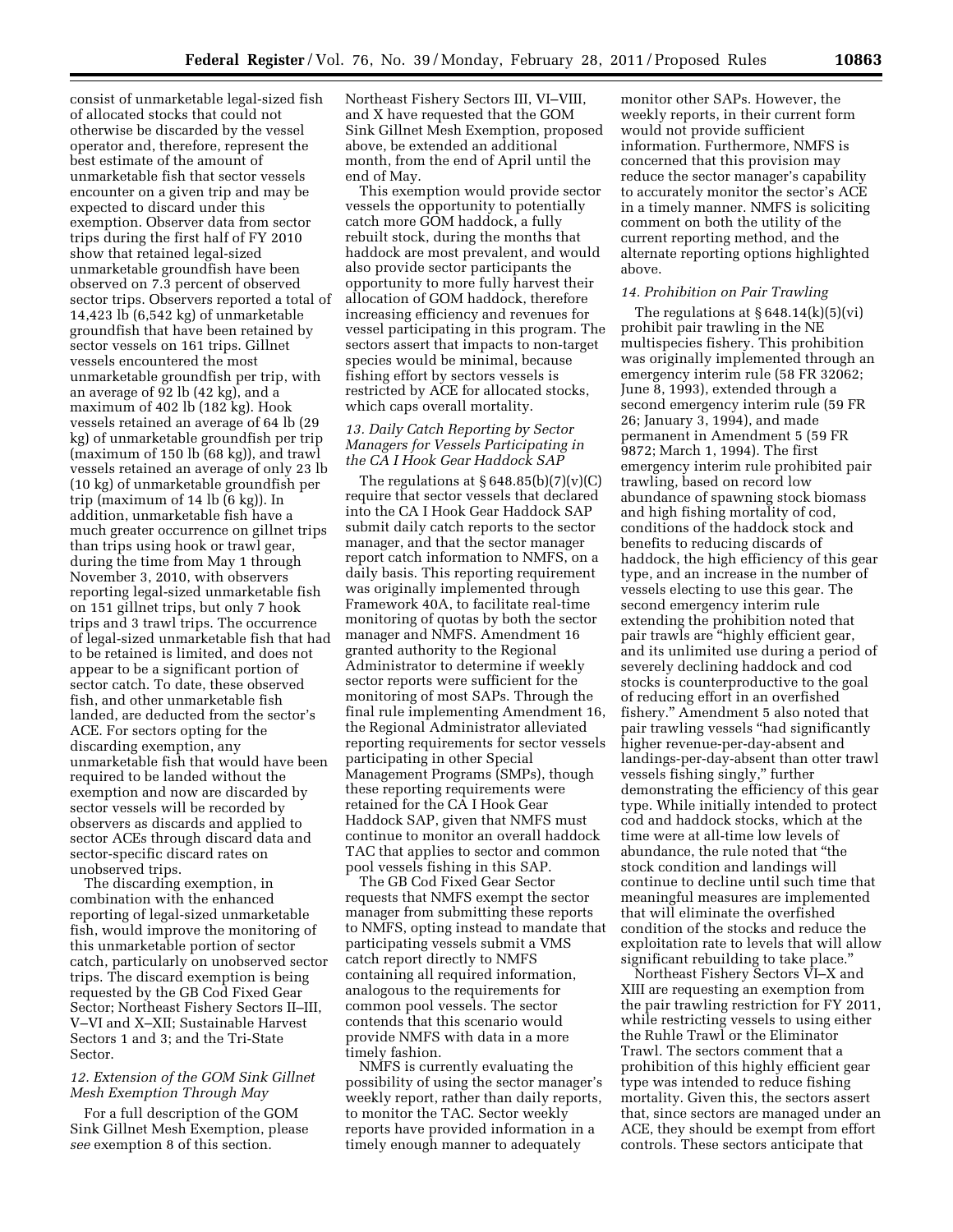the exemption will enable participating vessels to harvest the sector's ACE more efficiently and economically.

However, NMFS has concerns with granting this exemption because, due to the efficiency of pair trawling, sectors may not have sufficient ACE for all stocks caught by this gear, and may be unable to selectively target desired stocks. Additionally, this gear configuration has not been studied, and it could be that an increase in herding could diminish the established selectivity of the Ruhle Trawl. NMFS is especially interested in receiving public comment on this exemption request.

### *15. Minimum Hook Size Requirements for Demersal Longline Gear*

The regulations at §§ 648.80(a)(3)(v), 648.80(a)(4)(v), 648.80(b)(2)(v), and  $648.80(c)(2)(iv)$  specify that "all longline" gear hooks must be circle hooks, of a minimum size of 12/0.'' This restriction was implemented through Amendment 13 to reduce the catch of small fish and improve their survivability in the hook fishery. In addition, the Amendment 13 FEIS further reasoned that "limits on the number of hooks are intended to reduce overall effort in the hook fishery.''

The Northeast Coastal Communities Sector requested an exemption from this regulation, which would allow sector members the ability to target flatfish, species of fish which generally have smaller mouths than other groundfish. The sector asserts that bycatch could be avoided by selectively placing this gear, and that this exemption would allow its members to more effectively harvest the sector's ACE and increase profit margins of sector fishermen. However, NMFS has concerns with allowing a smaller hook size, given that this could increase the catch of sublegal fish.

# *16. Minimum Mesh Size Requirements on Targeted Redfish Trips*

The regulations at § 648.80 specify the minimum mesh size that may be used in fishing nets on vessels fishing in the GOM, GB, SNE, and MA RMAs. The regulations implementing the minimum mesh size were initially adopted through interim rules in 2001 and 2002 (67 FR 21140, 29 April 2002; 67 FR 50292, August 1, 2002) and made permanent through Amendment 13. This provision was intended to provide protection to spawning fish and increase the size of targeted fish. Framework 42 further modified the mesh regulations in the SNE/MA RMAs to reduce discards of yellowtail flounder.

Northeast Fishery Sectors II, V–X and XIII are requesting an exemption from the current minimum mesh size codend on targeted redfish trips for FY 2011;

replacing this requirement with a 5-inch (12.7-cm) minimum mesh size codend on directed redfish trips. The sectors also propose that members be required to notify the manager at least 48 hrs in advance of such a trip, and be required to have 100 percent observer or at-sea monitor coverage while utilizing this gear. Also, to accurately monitor the ACE, Sector members would be required to submit catch reports to the sector manager on a daily basis while at sea. The requesting sectors argue that this exemption could increase the operational flexibility of sector vessels and could increase profit margins of sector fishermen.

The sectors referenced several studies in support of this exemption. A study entitled ''The Status of the Fishery Resources of the Northeast U.S.,'' by Mayo, R., L. Col and M. Traver 2006 describes the gear historically used in the redfish fishery. It notes that the minimum mesh size restrictions, along with "low biomass and truncated size and age structure of the redfish stock have effectively eliminated the prosecution of a fishery since the mid 1980s.''

Anecdotal information for FY 2010 provided by some industry members, as well as information in a study entitled ''ME Boats go for Redfish the New-Fashioned Way,'' by Peter K. Prybot, in the September 2010 issue of Commercial Fisheries News, suggests that some sector members have been successful at targeting redfish utilizing gear with 6.5-inch (16.51-cm) mesh. NMFS is currently funding a study through the Northeast Cooperative Research Partners Program to investigate strategies and methods to sustainably harvest the redfish resource in the GOM through a network approach, including fishing enterprises, gear manufacturers, researchers, and social and economic experts and managers, which will include the investigation of success of various mesh sizes within the fishery. Given that the use of this smaller mesh could negatively impact spawning fish and populations of flounders, which the current minimum mesh sizes were intended to protect, NMFS has reservations about approving this exemption, until such time that results from this study can first be considered.

# *17. Rhule and Haddock Separator Requirements to Utilize the 98.4 in* × *15.7 in (250 cm* × *40 cm) Eliminator Trawl TM*

Through several separate rulemakings (73 FR 29098, May 20, 2008; 73 FR 40186, July 14, 2008; 73 FR 52214, August 9, 2008; and 73 FR 53158, August 15, 2008), NMFS has authorized

the use of the Ruhle Trawl (f.k.a., Eliminator Trawl and Haddock Rope Trawl) for use in the B DAS Program, Eastern U.S./Canada Haddock SAP, and the Eastern U.S./Canada Area Program. NMFS approval of this gear was based upon a recommendation from the Council, following a review of a study that demonstrated that this experimental net was successful at targeting haddock and significantly reducing the catch of other groundfish species. NMFS, however, noted in the final rule approving this gear for use in the B DAS Program and the Eastern U.S./Canada Haddock SAP that the ''results of the experiment cannot be used to extrapolate to smaller scale haddock rope trawl gear that could be readily used by smaller horsepower vessels'' but that ''research is currently underway testing a smaller, modified version of the haddock rope trawl, and at-sea observations indicate that this smaller net may also be effective at reducing bycatch.''

Although the results of the smallerscale trawl study have yet to be reviewed by the Council, several of the Northeast Fishery Sectors (II, V–X, and XIII) have requested an exemption to utilize the 8.4 in  $\times$  15.7 in (250 cm  $\times$  40 cm) Eliminator TrawlTM in areas and programs where the Ruhle trawl has been approved. In addition, these sectors wish to have this gear type included in the Ruhle trawl discard strata. Therefore observed discards from this smaller net would apply to the current Ruhle trawl strata, and the discard rate for the Ruhle trawl strata would apply to all unobserved trips utilizing this gear. The sectors assert that approving this gear type will provide sector members greater flexibility, as many vessels are too small to utilize the larger version of the net. In addition, the sectors argue that, based upon the final results of ''Exploring Bycatch Reduction in the Haddock Fishery through the use of the Eliminator Trawl with Fishing Vessels in the 250 to 550 HP Range,'' by Laura Scrobe, David Beutel and Jonathan Knight, this smaller net may reduce the catch of major stocks of concern, while allowing vessels to selectively target haddock. As with the previous mesh size exemption request discussed under exemption 16, NMFS has concerns with granting this exemption prior to reviewing the results of the report studying this smaller net.

### *18. Gear Requirements in the U.S./ Canada Management Area*

Current regulations require that a NE multispecies vessel fishing with trawl gear in the Eastern U.S./Canada Area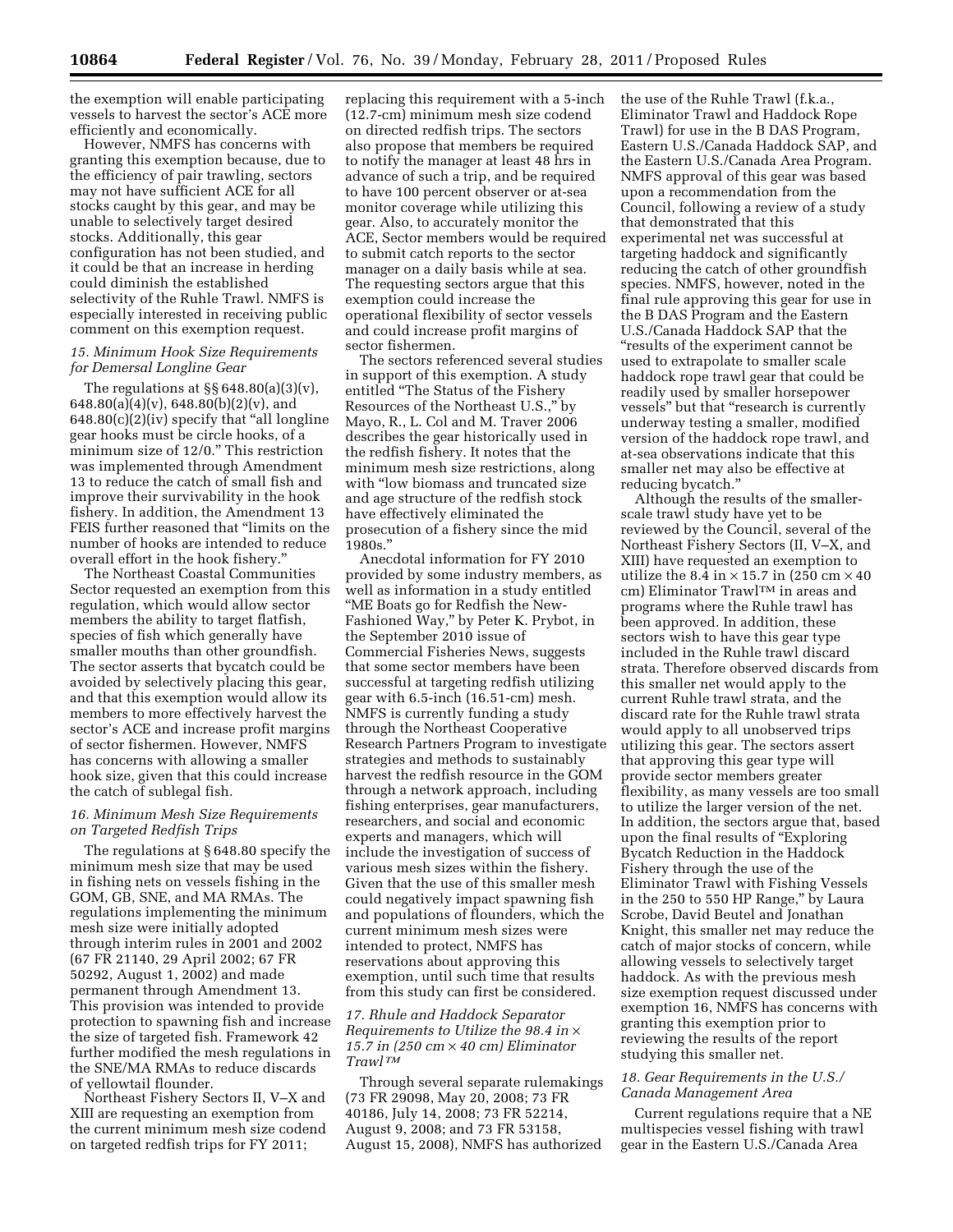must fish with a Ruhle trawl, a haddock separator trawl, or a flounder trawl net. The final rule implementing Amendment 13 clarified that the restriction to use a haddock separator trawl or a flounder trawl net was designed to "ensure that the U.S. Canada TACs are not exceeded. Because both the flounder net and haddock separator trawl are designed to affect cod selectivity, and because the cod TAC is specific to the Eastern U.S./ Canada Area only, application of this gear requirement to the Western U.S./ Canada Area is not necessary to achieve the stated goal.''

The requirement to utilize a Ruhle trawl in the Eastern U.S./Canada Area was implemented through several inseason actions, and made permanent in Amendment 16. This gear configuration was originally authorized for its demonstrated ability to allow the targeting of haddock, an underharvested stock, while reducing bycatch of cod and yellowtail flounder stocks, which were identified as overfished. The addition of the Ruhle Trawl to gear previously approved (haddock separator trawl and flounder trawl net) provided added flexibility to trawl vessels.

The Sustainable Harvest Sectors 1 and 3, and the Tri-State Sector have requested an exemption from the trawl gear requirements in the Eastern U.S./ Canada Area, to allow either a standard otter trawl or modified versions of currently approved trawl gear (Ruhle trawl, a haddock separator trawl, or a flounder trawl net) to access the area. The sectors both assert that this measure was initially designed as a method to control fishing effort and therefore is no longer necessary because a sector is now constrained by the allocated ACE for each stock, which caps overall fishing mortality.

# *19. Requirement to Power a VMS While at the Dock*

The regulations at § 648.10(b)(4) require that a vessel issued certain categories of NE multispecies permits, or eligible and participating in a sector, to have an operational VMS unit onboard. Additionally, § 648.10(c)(1)(i) requires that the VMS units onboard a NE multispecies vessel transmit accurate positional information (*i.e.,*  polling) at least every hour, 24 hr per day, throughout the year. Amendment 5 first included the requirement for vessels to use VMS. While the requirement to use VMS was delayed until a later action (Framework 42 ultimately implemented a VMS requirement for NE multispecies DAS vessels), NMFS supported polling due to its ability to insure adequacy of

monitoring requirements and address enforcement concerns, and because it could be beneficial in the event of an atsea emergency.

Under certain circumstances, the regulations at § 648.10(c)(2) allow NMFS to issue a LOA allowing vessels to sign out of the VMS program for a minimum of 30 consecutive days. The ability to power-down a VMS unit was justified in Amendment 13 to reduce vessel costs when reduced DAS allocation limited fishing opportunities to a small portion of the year.

The Tri-State Sector requested an exemption from the requirement to power a VMS while at the dock, noting that the VMS was used to track DAS and proximity to closed areas, and would require that the VMS unit be operational when the vessel is away from the dock. The Tri-State Sector further noted that other reporting requirements (trip start and trip end hails, VMS declarations, *etc.*) received by the sector manager and NMFS could be used to monitor vessels granted this exemption.

# *20. All DSM and Roving Monitoring Requirements*

Amendment 13 adopted the concept that sectors are responsible for monitoring sector catch, but provided few details for that requirement. Amendment 16 formalized this requirement, by specifying that sector operations plans must include how a sector will monitor its catch to assure that sector catch does not exceed the sector allocation; including developing and implementing an independent third-party DSM program for monitoring landings from sector trips and utilization of ACE. The DSM program was implemented to ensure that catch is accurately documented and that all sectors are being held to the same standards, for the purpose of bolstering compliance monitoring efforts.

The GB Cod Fixed Gear Sector and Northeast Fishery Sectors II–III and V– XIII have requested an exemption from all DSM requirements. The GB Fixed Gear sector contends that this program has added little value to the sectors' infrastructure or sector members' businesses. Additionally, the sector argues that ambiguities with the DSM program, such as the failure to require confirmation that all landings have been offloaded, the fact that NMFS does not utilize or cross-reference this data, and the ability of fishermen to alter behavior when notified of a monitoring event, prevent the program from meeting its stated objectives. The GB Cod Fixed Gear Sector also asserts that NMFS has yet to request any dockside or roving monitoring reports to validate or verify

a landing event, and therefore the requirement is not being utilized as an enforcement tool. The Northeast Fishery Sectors contend that the implementation of the DSM program has not met the stated objectives of the DSM program in an economically efficient manner. They contend that DSM was meant as a means for sector managers to verify catch, and that the Northeast Fishery Sector managers do not utilize DSM reports, but rather opt to utilize dealer weigh-out slips for this purpose. NMFS acknowledges that the DSM program could be strengthened, and intends to modify DSM standards for the start of FY 2011, to help ensure better compliance monitoring, the primary objective of the program.

At its November 18, 2010, meeting, the Council voted to include in FW 45 a provision that would remove DSM from the list of reporting requirements, thereby removing this requirement from the list of prohibited sector exemptions. Many of the DSM requirements that were requested for exemption in the operations plans submitted as of September 1, 2010, were, at the time, prohibited under Amendment 16 and, therefore, not analyzed in the sector EA, given that there was insufficient time to do so. This request, and other DSM exemption requests, will be analyzed in the final EA.

# *21. DSM Requirements for Directed Monkfish, Skate, and Dogfish Trips*

As explained above in exemption 20, Amendment 13 adopted the concept that sectors are responsible for monitoring sector catch, and Amendment 16 formalized these requirements. Unless a vessel is fishing in an exempted fishery, directed monkfish, skate and dogfish trips are considered a sector trip because a groundfish trip declaration is required (NE multispecies DAS or sector trip), since gear utilized on such trips is capable of catching groundfish and groundfish retention is permitted.

The Northeast Coastal Communities Sector; and Northeast Fishery Sectors II–III, V–X, and XIII have requested an exemption from DSM while on directed fishing trips on monkfish, skate, and/or dogfish. Specifically, the Northeast Coastal Communities Sector has requested an exemption from DSM on dogfish trips when vessels are utilizing hook gear. The sector contends that data collected from observed FY 2010 dogfish trips demonstrate that little groundfish incidental catch occurs, making the cost of DSM per pound of groundfish too low to support it. The Northeast Fishery Sectors have requested an exemption on all directed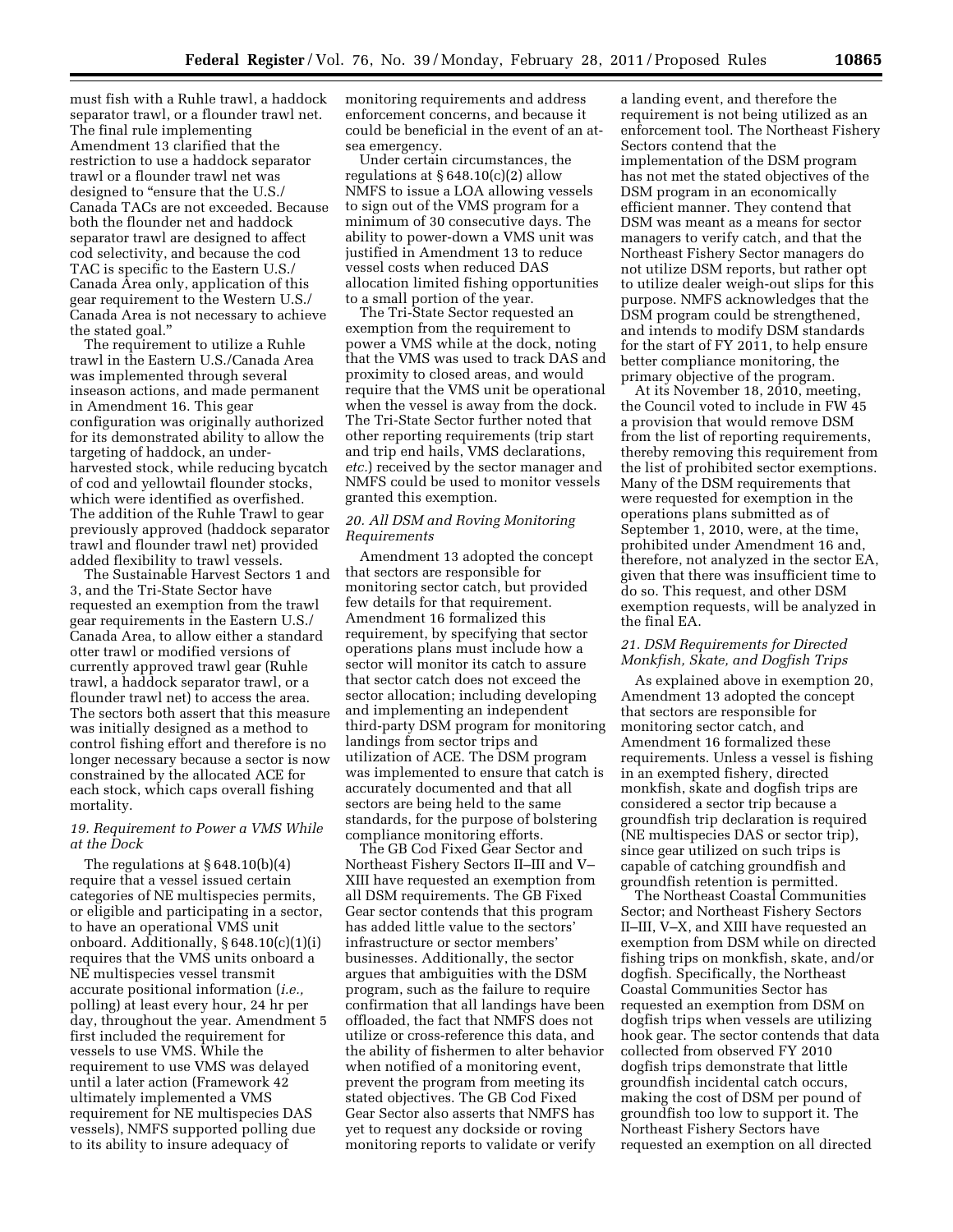monkfish, skate, and dogfish trips, contending that the implementation of DSM in FY 2010 has not met the objectives stated in Amendment 16 in an economically efficient manner. These sectors state that providing an exemption on these trips could provide economic relief from the costs of monitoring trips that land little groundfish.

NMFS believes that this request poses operational concerns. Vessels fishing on directed monkfish, skate, and dogfish trips, unless in an exempted fishery, are declared as a sector trip, and/or require the declaration of a DAS. Such trips are not prohibited from targeting or landing groundfish and, therefore, may land substantial amounts of groundfish. Since these trips are made through groundfish declarations, it is currently impossible to distinguish these trips from directed groundfish trips. Sector discard rates, a crucial component of ACE monitoring, are calculated based on total catch, not solely groundfish catch. A reduction in monitoring would decrease oversight of, and confidence in, this crucial calculation. Additionally, the sectors requesting this exemption did not address the benefit that this program provides to compliance monitoring.

### *22. DSM Requirements for Jig Vessels*

Jigging, with respect to the NE multispecies fishery, is defined at § 648.2 as fishing with handgear, handline, or rod and reel gear using a jig, which is a weighted object attached to the bottom of the line used to sink the line and/or imitate a baitfish, which is moved with an up and down motion. Jigging gear is not exempted gear and, therefore, sector trips utilizing this gear are required to participate in the DSM program.

The Northeast Coastal Communities Sector requested an exemption from DSM requirements for vessels using jig gear, noting that vessels utilizing this gear type are able to target cod with little incidental catch of other allocated groundfish species. The sector points out that the cost of monitoring these trips is disproportionately high, due to the comparatively small amount of catch that this gear type yields.

The Council, through FW 45, proposes to remove DSM requirements in FY 2011 for common pool vessels with Handgear A and B permitted vessels, as well as for Small Vessel permitted vessels, because small quantities of groundfish landed by these permit categories would make monitoring such trips uneconomical. Vessels that have a valid Handgear or Small Vessel permit and that fish with

jig gear would be exempt from DSM, if the provision in FW 45 is approved by NMFS.

*23. DSM Requirements for Hook Vessels When the Sector Has Caught Less Than 10,000 lb (4,535.9 kg) of Groundfish per Year* 

The regulations at § 648.87(b)(1)(v)(B)(*3*) specify that any DSM service provider must provide coverage that is distributed in a random manner among all trips, such that the coverage is representative of fishing activities by all vessels within each sector and by all sector vessels operations throughout the fishing year.

The Northeast Coastal Communities Sector has requested an exemption from DSM requirements for hook vessels when the sector has caught less than 10,000 lb (4535.9 kg) of groundfish per year, noting that, in FY 2010, trips by sector vessels have, thus far, yielded little groundfish, and due to the remote location of its ports, DSM has been cost prohibitive. The sector proposes a 10,000-lb (4,535.9 kg) threshold for the year, above which DSM would be required, and stated that catch could be verified through a comparison of dealer data, vessel trip reports, and VMS catch reports. The manager proposes to notify NMFS when 8,000 lb (3,628.7 kg) of groundfish have been caught, and would submit to DSM program requirements at that time.

NMFS is concerned that this threshold is somewhat arbitrary and is interested in public comment on this. Additionally, a 10,000-lb (4,535.9-kg) cap is a significant amount of landings, and exempting a sector from DSM requirements could raise compliance monitoring concerns (as noted above).

#### *24. DSM Requirements in May When Fishing in Certain Mid-Atlantic (MA) Areas*

Upon receiving exemption requests to the DSM requirement for vessels fishing in SNE and MA waters, the Regional Administrator, in a September 1, 2010, letter to the Council, requested that the Council consider establishing a geographic boundary outside of which DSM would not be required. At its November 18, 2010, meeting, the Council considered this request and supported removal of DSM from the list of prohibited exemptions to allow sectors to request geographic- and gearbased exemptions from DSM.

Northeast Fishery Sectors VI–VIII and X–XIII have requested an exemption from DSM in May and June on nongroundfish directed trips that occur in the following NMFS statistical areas: 615, 616, 621, 622, 623, 625, 626, 627,

631, 632, 633, 635, 637, and 638. The sectors point out that historical data indicate that little groundfish incidental catch has been observed in these areas, and monitoring of such trips is therefore not a beneficial use of financial resources.

# *25. DSM Requirements for Vessels Fishing West of 72*°*30*′ *W. long.*

Please *see* exemption 24 for background on this request. Sustainable Harvest Sectors 1 and 3, and the Tri-State Sector have requested an exemption from the DSM requirements for vessels fishing west of 72°30′ W. long., noting that historical data indicate that little groundfish incidental catch has been observed in this area, and monitoring of such trips is therefore not a beneficial use of financial resources.

# *26. DSM, Roving Monitoring, and Hail Requirements for Hook-Only or Handgear Vessels*

Neither hook gear nor handgear, as defined in § 648.2, are exempted gear, and therefore sector trips utilizing these gear types are required to have DSM.

The GB Cod Fixed Gear Sector requested an exemption from DSM, roving monitoring, and hail requirements for hook-only or handgear vessels, noting that vessels utilizing this gear type are among the smallest operators and have historically landed small amounts of groundfish. The sector contends that the proceeds from these trips may be less than the cost of deploying a dockside or roving monitor, making the cost of monitoring of these vessels disproportionately high relative to the rest of the groundfish fleet. The sector also requests that, if this exemption is granted, these vessels should also be exempt from hail requirements. Although FW 45 proposes to remove DSM requirements from the list of regulations that sectors may not be exempt from, hail requirements would remain reporting requirements, and therefore may not be exempted. While hails are widely viewed as necessary for the deployment of dockside monitors, NMFS receives this information and also uses it to coordinate the deployment of enforcement resources in monitoring offloads.

As explained above in exemption 22, the Council, through FW 45, proposes to remove DSM requirements in FY 2011 for common pool vessels with Handgear A and B permitted vessels, as well as for Small Vessel permitted vessels.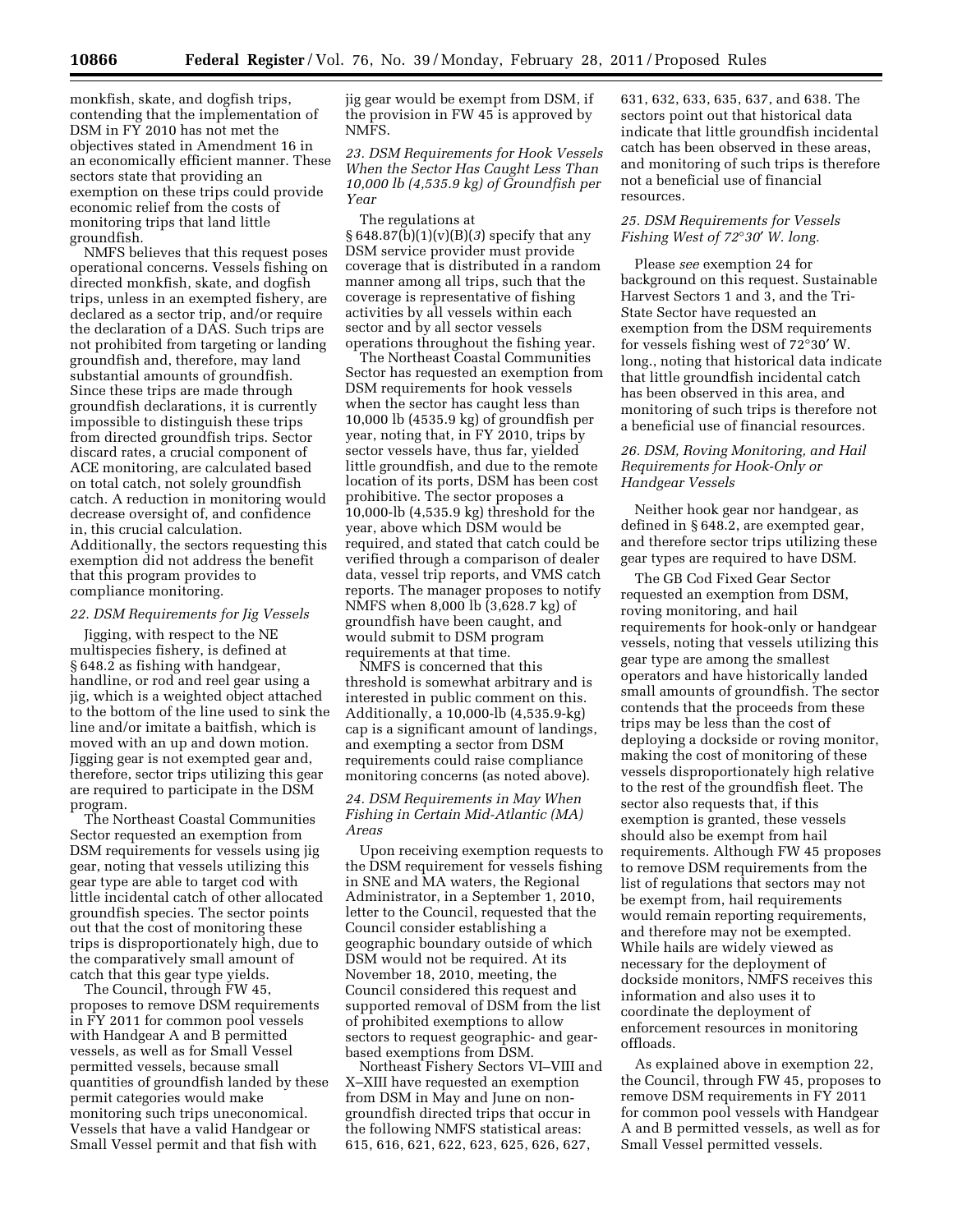# *27. DSM, Roving Monitoring, and Hail Requirements for Vessels Using Demersal Longline Gear, Jig Gear, and Handgear While Targeting Spiny Dogfish in Massachusetts State Waters*

Unless a vessel is fishing in an exempted fishery, directed monkfish, skate, and dogfish trips are considered sector trips, because a groundfish trip declaration is required (NE multispecies DAS or sector trip), since gear utilized on such trips is capable of catching groundfish and groundfish retention is permitted.

The GB Cod Fixed Gear Sector has requested an exemption from DSM, roving monitoring, and hail requirements for vessels using demersal longline gear, jig gear, and handlines while targeting spiny dogfish in Massachusetts State waters of NMFS Statistical Area 521, asserting that its FY 2010 sector data indicate little groundfish incidental catch in this area. The sector contends that deploying monitors on such trips provides little value to a program designed to monitor landings of regulated groundfish.

NMFS believes that this request may pose operational concerns. Vessels fishing on a directed dogfish trip, outside of an exempted fishery, must declare a sector trip through VMS or IVR prior to starting their trip. It is currently impossible to distinguish such a trip from a directed groundfish trip. Sector discard rates, a crucial component of ACE monitoring, are calculated based on total catch, not solely groundfish catch. A reduction in monitoring would decrease oversight of and confidence in this crucial calculation. The sector did not address the benefit that this program provides to compliance monitoring.

# *28. DSM Requirements When a Trip Has Been Monitored by Either an At-Sea Monitor or Fishery Observer*

#### The regulations at

 $§ 648.87(b)(1)(v)(B)(3)$  specify that any DSM service provider must provide coverage that is distributed in a random manner among all trips, thereby accurately observing sector fishing activity.

The Northeast Coastal Communities Sector has requested an exemption from DSM requirements when a trip has been monitored by either an at-sea monitor or fishery observer, noting that requiring both at-sea monitoring and DSM is redundant, as the goal of both programs is catch verification. The sector claims that requiring DSM on trips that also receive monitoring at-sea is overly burdensome for sector members. At its November 18, 2010, meeting, the

Council asked NMFS to prioritize DSM for trips that did not receive an at-sea monitor.

# *29. The Requirement To Delay Offloading Due to the Late Arrival of the Assigned Monitor*

The regulations at  $\S 648.87(b)(5)(i)(C)$ specify that a vessel may not offload any fish from a trip that was selected to be observed by a dockside/roving monitor until the dockside/roving monitor assigned to that trip is present. The regulations implementing Amendment 16 require each sector to develop, implement, and fund a DSM program, including the selection and hiring of approved monitoring provider(s). Because each sector contracts directly with monitoring provider(s), the sector has the ability, and responsibility, to resolve the late arrival of an assigned monitor directly with its contracted provider(s).

The GB Cod Fixed Gear Sector has requested a partial exemption from the above regulation, allowing vessels to begin offloading catch if a dockside or roving monitor is late. The sector argues that it is the responsibility of the monitor to ensure timely arrival at monitoring events, and that delays have negative social and economic impacts for the sector member being observed, for the dealer, and for other members that must also wait to offload.

This request, however, poses several operational concerns. First, confirming the late arrival of a monitor may be difficult, as it would require verification of the information in the vessel's trip end hail to the dockside monitor. Second, granting this exemption may promote misreporting of the offloading locations in an attempt to delay the arrival of a monitor and avoid monitoring coverage. Additionally, the sector did not address the benefit that this program provides to compliance monitoring.

# *30. Prohibition on Offloading of Non-Allocated Species Prior to the Arrival of the Monitor*

The regulations at  $\S~648.87(b)(5)(i)(C)$ specify that a vessel may not offload any fish from a trip that was selected to be observed by a dockside/roving monitor until the dockside/roving monitor assigned to that trip is present.

Sustainable Harvest Sectors 1 and 3 have requested an exemption from the prohibition on offloading of nonallocated species prior to the arrival of the monitor, to allow for the offload of non-allocated species prior to the arrival of a monitor. The sectors contend that, on occasion, dealers request vessels to offload non-allocated stocks, such as

lobster, prior to the offload of groundfish; this exemption would give additional flexibility to sector members and dealers for the processing of catch. The sectors propose to require their vessels to file VMS catch reports and/or a trip end hail reports prior to crossing the demarcation line to account for total catch. Additionally, the sector proposes to require captains to sign an affidavit stating that no allocated stock was offloaded during these instances. The DSM standards require catch of all stocks to be monitored because sector discard ratios are calculated based on total catch, not groundfish catch only. NMFS is concerned, therefore, that granting this exemption could decrease oversight of, and confidence in, this crucial calculation.

# *31. Requirement To Provide a Sector Roster to NMFS by the Specified Deadline*

The regulations implementing Amendment 16, at § 648.87(b)(2), expanded the requirements for sector operations plan submissions and specified a due date of September 1 to ensure that the operations plans and associated analysis are reviewed in time to implement such operations by the start of the next FY. The deadline for submitting sector documents is an administrative one, set to ensure sufficient time to comply with all applicable laws. For FY 2011, NMFS extended the deadline for sector rosters to December 1, 2010, in response to industry requests.

The Maine Permit Bank Sector has requested an exemption from the December 1 deadline to allow for additional time to acquire permits. Because membership is a prerequisite to sector formation, the Maine Permit Bank Sector has been notified that it must demonstrate its compliance with minimum membership requirements (''Rule of 3''), but that a list of permits that the State expects to purchase by February 1, 2011 ("bid sheets") would be accepted in the interim. The bid sheet, thus represents a list of permits offered for sale to the Maine Permit Bank Sector by their owners. Similar to vessels on a traditional sector roster, these permits are not bound to the sector for FY 2011 at this time. Since NMFS is accepting bid sheets, it is possible that any permits associated with the permit bank sector could also be on the roster for another sector. Sectors currently account for approximately 99 percent of available ACE, and sectors are free to transfer ACE among each other during the FY. Consequently, the EA has analyzed the impacts of each sector's operations as if 100 percent of ACE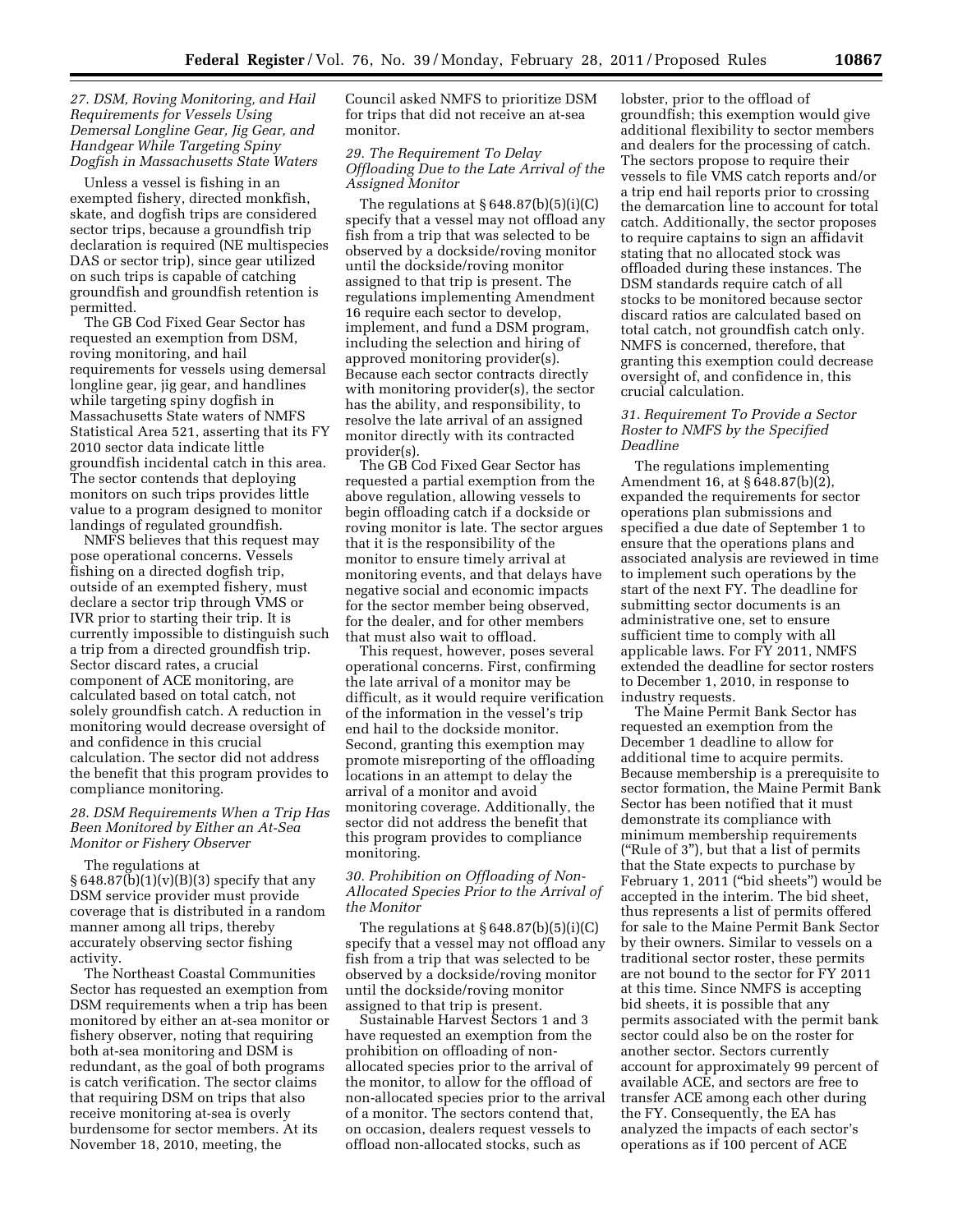would be harvested by that sector. For permits moving from another sector to the permit bank, the current analysis already accounts for the harvest of this ACE within active sectors. Since current sector rosters account for the vast majority of historic landings, little additional ACE is anticipated to move from the common pool to sectors, based on this exemption. Since the development of permit bank requirements has been a collaborative process, the need for this exemption was not developed until it was clear that Maine would not have finalized the purchase of permits by the December 1 roster deadline. Due to this delay, this exemption is not considered in the draft EA. The final purchase of permits acquired by the Maine Permit Bank Sector must be officially documented to NMFS prior to the publication of the final rule. Setting the deadline for submitting sector documents is an administrative matter. Therefore, this exemption request is being highlighted, but not proposed because NMFS has accommodated the permit bank's needs.

# **Requested Exemptions Not Being Considered in This Action Because They Are Prohibited or Were Previously Rejected**

Exemptions requested by several sectors, ranging from at-sea monitoring provisions, discard rate calculation methods, Eastern U.S./Canada Area requirements, VTR requirements, and NMFS's Office of Law Enforcement (OLE) confidentiality requirements, are either specifically prohibited, or fall outside the NE multispecies regulations. In a letter dated September 1, 2010, NMFS notified the Council that NMFS interprets the reporting requirement exemption prohibition broadly to apply to all monitoring requirements, including at-sea monitoring, DSM, ACE monitoring, and the counting of discards against sector ACE. In this letter, NMFS also requested that the Council define which regulations sectors may not be exempted from. On November 18, 2010, the Council addressed this letter by voting to remove DSM from the list of regulations that sectors may not be exempted from, but did not take such action for at-sea monitoring, ACE monitoring, VTR regulations, or counting of discards against ACE. Northeast Fishery Sectors II, V–X, and XIII; Sustainable Harvest Sectors 1 and 3; and the Tri-State Sector requested an exemption from a delayed opening of the Eastern U.S./Canada Area for trawl gear. However, this is a temporary rule that the Regional Administrator has the authority to implement, as specified at

§ 648.85(a)(3)(iv)(D), to prevent either over-harvesting or to facilitate achieving the Eastern U.S./Canada Area TACs. Additionally, the GB Cod Fixed Gear Sector requested an exemption from OLE confidentiality requirements to receive information about enforcement actions or concerns from OLE within 24 hr; however, this is not controlled by regulations implementing the NE Multispecies FMP. Accordingly, these exemption requests are not proposed in this rule.

As previously stated, Amendment 16 prohibits sectors from requesting exemptions from year-round closed areas, permitting restrictions, gear restrictions designed to minimize habitat impacts, and reporting requirements (excluding DAS reporting requirements).

In addition, sectors requested several exemptions for FY 2011 that were previously disapproved for FY 2010, but failed to provide new information or justification for these exemptions. These include VMS requirements and minimum fish size requirements. The Northeast Fishery Sectors requested a VMS exemption that would allow a central sector server to relay member vessel catch reports and logbook data to NMFS. NMFS previously disapproved this exemption request because of serious concern that interrupting chain of custody of catch information would leave the catch information open to tampering. The Northeast Fishery Sectors provided no new information, justification, rationale, or mitigation to address this concern. Accordingly, this exemption is not proposed in this rule. In addition, the GB Cod Fixed Gear Sector and several of the Northeast Fishery Sectors requested an exemption from the minimum fish size requirements for allocated stocks. This exemption was previously disapproved because it would present significant enforcement issues by allowing two different legal minimum fish sizes in the marketplace and could potentially increase the targeting of juvenile fish. The requesting sectors have provided no new information, justification, rationale, or mitigation to address these concerns.

# **Sector EA**

In order to comply with NEPA, one EA was prepared encompassing all 22 operations plans. The sector EA is tiered from the Environmental Impact Statement (EIS) prepared for Amendment 16. The EA examines the biological, economic, and social impacts unique to each sector's proposed operations, including requested exemptions, and provides a cumulative effects analysis (CEA) that addresses the

combined impact of the direct and indirect effects of approving all proposed sector operations plans. The summary findings of the EA conclude that each sector would produce similar effects that have non-significant impacts. Visit *[http://](http://www.regulations.gov)  [www.regulations.gov](http://www.regulations.gov)* to view the EA prepared for the 19 sectors that this rule proposes to approve.

# **Special Management Program (SMP) Reporting Requirements**

Amendment 16 provided the Regional Administrator with the authority to remove SMP-specific reporting requirements if it is determined that the reporting requirements are unnecessary. Consistent with the provisions adopted under Amendment 16, NMFS retained the authority to reinstate such reporting requirements if it is later determined that the weekly sector catch reports are insufficient to adequately monitor catch by sector vessels in SMPs. For FY 2010, the Regional Administrator determined that daily SMP-specific VMS catch reports for vessels participating in sectors are unnecessary, because sectors were allocated ACE for most NE multispecies regulated species and ocean pout stocks and, therefore, would not be subject to any SMP-specific TACs or other restrictions on catch; would be responsible for ensuring that sector allocations are not exceeded; and would provide sufficient information to monitor all sector catch through the submission of weekly sector catch reports. For these same reasons, the Regional Administrator has determined, unless otherwise noted above, that SMPspecific reporting requirements are not necessary to monitor sector catch for FY 2011. This exemption from the SMP reporting requirements for sector vessels would not apply to vessels participating in the Closed Area (CA) I Hook Gear Haddock SAP, as this SAP includes an overall haddock TAC that is applicable to both sector and common pool vessels fishing in this SAP. Therefore, the existing requirement for sector managers to provide daily catch reports by participating sector vessels would be maintained for the CAI Hook Gear Haddock SAP only.

### **Classification**

Pursuant to section 304(b)(1)(A) of the Magnuson-Stevens Fishery Conservation and Management Act (Magnuson-Stevens Act), the NMFS Assistant Administrator has determined that this proposed rule is consistent with the NE Multispecies FMP, other provisions of the Magnuson-Stevens Act, and other applicable law, subject to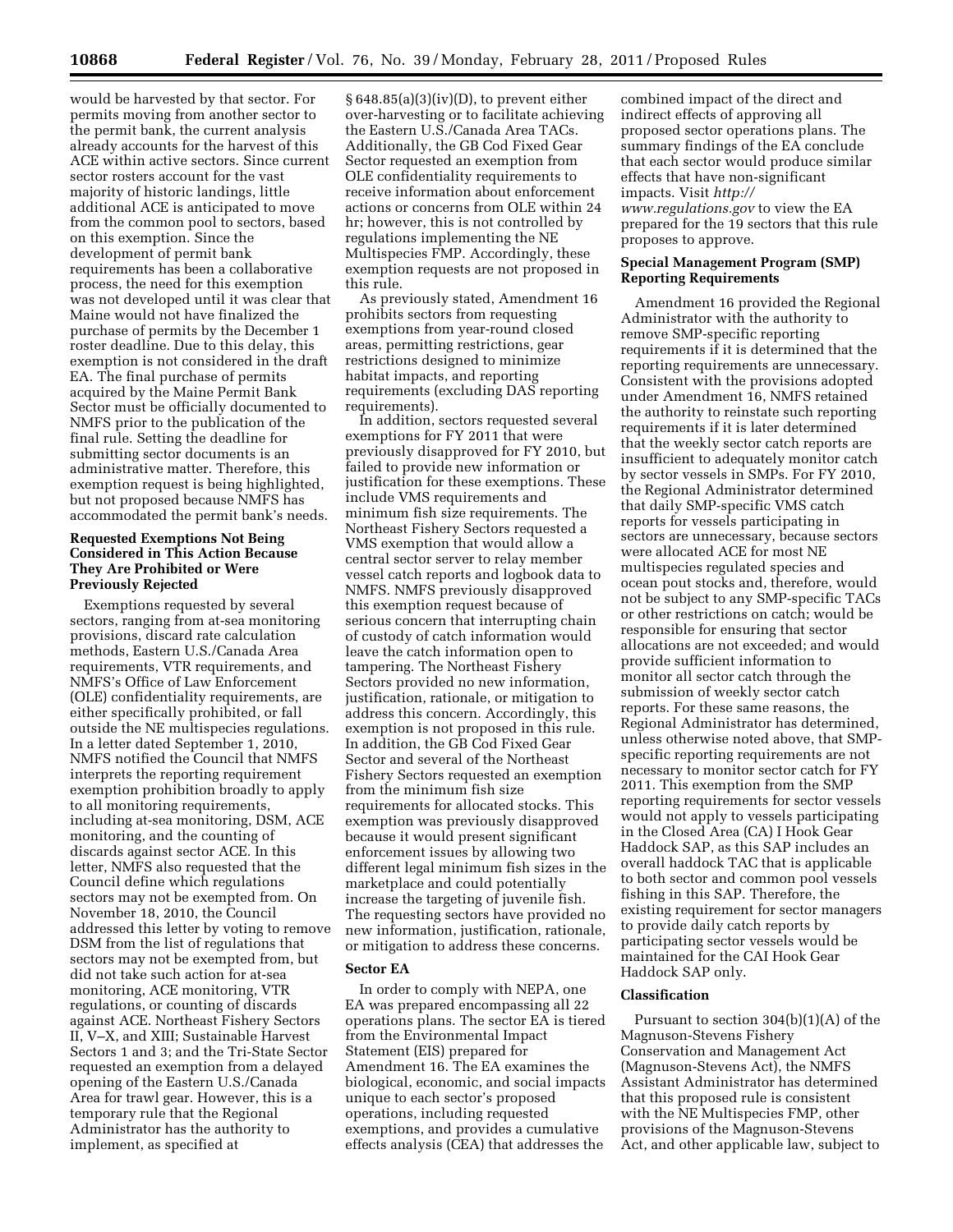further consideration after public comment.

This action is exempt from review under Executive Order (E.O.) 12866.

An IRFA has been prepared, as required by section 603 of the Regulatory Flexibility Act (RFA). The IRFA describes the economic impact that this proposed rule, if adopted, would have on small entities. The IRFA consists of this section and the **SUMMARY** section of the preamble of this proposed rule, and the EA prepared for this action. A description of the action, why it is being considered, and the legal basis for this action are contained in the preamble to this proposed rule and in Sections 1.0, 2.0, and 3.0 of the EA prepared for this action. A summary of the analysis follows. A copy of this analysis is available from NMFS (*see*  **ADDRESSES**).

# **Economic Impacts on Regulated Small Entities Enrolled in a Sector**

This proposed action would affect regulated entities engaged in commercial fishing for groundfish that have elected to join any one of the 19 proposed sectors that have submitted operations plans for FY 2010. Any limited access Federal permit issued under the NE Multispecies FMP is eligible to join a sector (Table 4). The Small Business Administration (SBA) size standard for commercial fishing (NAICS code 114111) is \$4 million in sales. Available data indicate that, based on 2005–2007 average conditions, median gross annual sales by commercial fishing vessels were just over \$200,000, and no single fishing entity earned more than \$2 million annually. Although we acknowledge there are likely to be entities that, based on rules of affiliation, would qualify as large business entities, due to lack of reliable ownership affiliation data, we cannot apply the business size standard at this time. Data are currently being compiled on vessel ownership that should permit a more refined assessment and determination of the number of large and small entities in the groundfish fishery for future actions. For this action, since available data are not adequate to identify affiliated vessels, each operating unit is considered a small entity for purposes of the RFA, and, therefore, there is no differential impact between small and large entities. As of December 1, 2010, a total of 834 of 1,475 eligible permits elected to join a sector. Table 4 summarizes the number and percent of individual permits currently enrolled in a sector for FY 2011, as well as those predicted to be active. Since individuals may withdraw from a sector at any time

prior to the beginning of FY 2011, the number of permits participating in sectors on May 1, 2011, and the resulting sector ACE allocations, are likely to change.

Over the past decade, there has been a significant amount of consolidation in this fishery in response to management measures to end overfishing of, and to rebuild, groundfish stocks. The recent implementation of ACLs and AMs, and the expanded use of sectors under Amendment 16 have affected fishing patterns in ways that cannot yet be quantified and analyzed. Sector measures were intended to provide a mechanism for vessels to pool harvesting resources and consolidate operations in fewer vessels, if desired, and to provide a mechanism for capacity reduction through consolidation. Reasons why fewer vessels have fished thus far this year, in comparison to FY 2009, may be related to owners with multiple vessels fishing fewer vessels, or vessel owners or sectors using quota differently and waiting to fish later in the fishing year to maximize revenue in response to some of the efficiencies gained through the implementation of sector measures in 2010. It is also likely that some vessels that have not landed groundfish have received revenue from leasing their groundfish allocation or have been fishing in other fisheries. Thus, fewer vessels are actively fishing for and landing regulated species and ocean pout stocks, with 10 percent of the fishing vessels earning more than half of the revenues from such stocks since 2005, leading to a seemingly continuing trend of consolidation in the fishery. However, as alluded to above, this trend began before the implementation and expansion of the sector program, and based on limited data available to date, the trend is not significantly out of proportion to fishing years prior to the implementation of Amendment 16. Further, most proposed FY 2011 sectors are anticipating no further consolidation than previously occurred through FY 2010. Five sectors have reported that they anticipate a smaller percentage of permits to harvest groundfish for FY 2011 as compared to FY 2010. Based upon concerns over consolidation raised by the public during the development of Amendment 16, the Council is currently working on a white paper regarding fleet diversity and accumulation limits, and has agreed to develop an amendment to the FMP to address concerns identified.

Joining a sector is voluntary. This means that the decision whether or not to join a sector may be based upon which option—joining a sector or fishing under effort controls in the

common pool—offers the greater economic advantage. Since sectors would be granted certain universal exemptions, and may request and be granted additional exemptions from regulatory measures that will apply to common pool vessels, sector vessels would be afforded greater flexibility. Sector members would no longer have groundfish catch limited by DAS allocations and would, instead, be limited by their available ACE. In this manner, the economic incentive changes from maximizing the value of throughput of all species on a DAS to maximizing the value of the sector ACE. This change places a premium on timing of landings to market conditions, as well as changes in the selectivity and composition of species landed on fishing trips.

Unlike common pool vessels, sectors bear the administrative costs associated with preparing an EA, as well as the costs associated with sector management, DSM, and at-sea monitoring. However, FW 45 proposes to change the required coverage level for DSM to the level NMFS is able to fund, up to 100 percent coverage through FY 2012, prioritizing coverage for trips that have not received at-sea or electronic monitoring. The magnitude of the administrative costs for sector formation and operation is estimated to range from \$60,000 to \$150,000 per sector, and the potential cost for dockside and at-sea monitoring ranges from \$13,500 to \$17,800 per vessel. These estimates serve to illustrate the fact that the potential administrative costs associated with joining a sector may be expected to influence a vessel owner's decision. The majority of these administrative costs was subsidized by NMFS in FY 2010 and will continue to be subsidized in FY 2011. Whether these subsidies, which include providing financial support for preparation of sector EAs, DSM, and at-sea monitoring, will continue beyond FY 2011 is not known. Nevertheless, these subsidies may make joining a sector a more attractive economic alternative for FY 2011.

The capability to form a sector in the groundfish fishery was first implemented in 2004 through Amendment 13. Prior to FY 2010, there were only two sectors operating and only one sector had been operating continuously from 2004 to 2010. Available data (Table 5) suggest that the economic performance of the two sectors that had been operating prior to FY 2010 was positive. Whether improved profitability experienced by these two sectors will translate into improved performance for all 17 sectors that were implemented during FY2010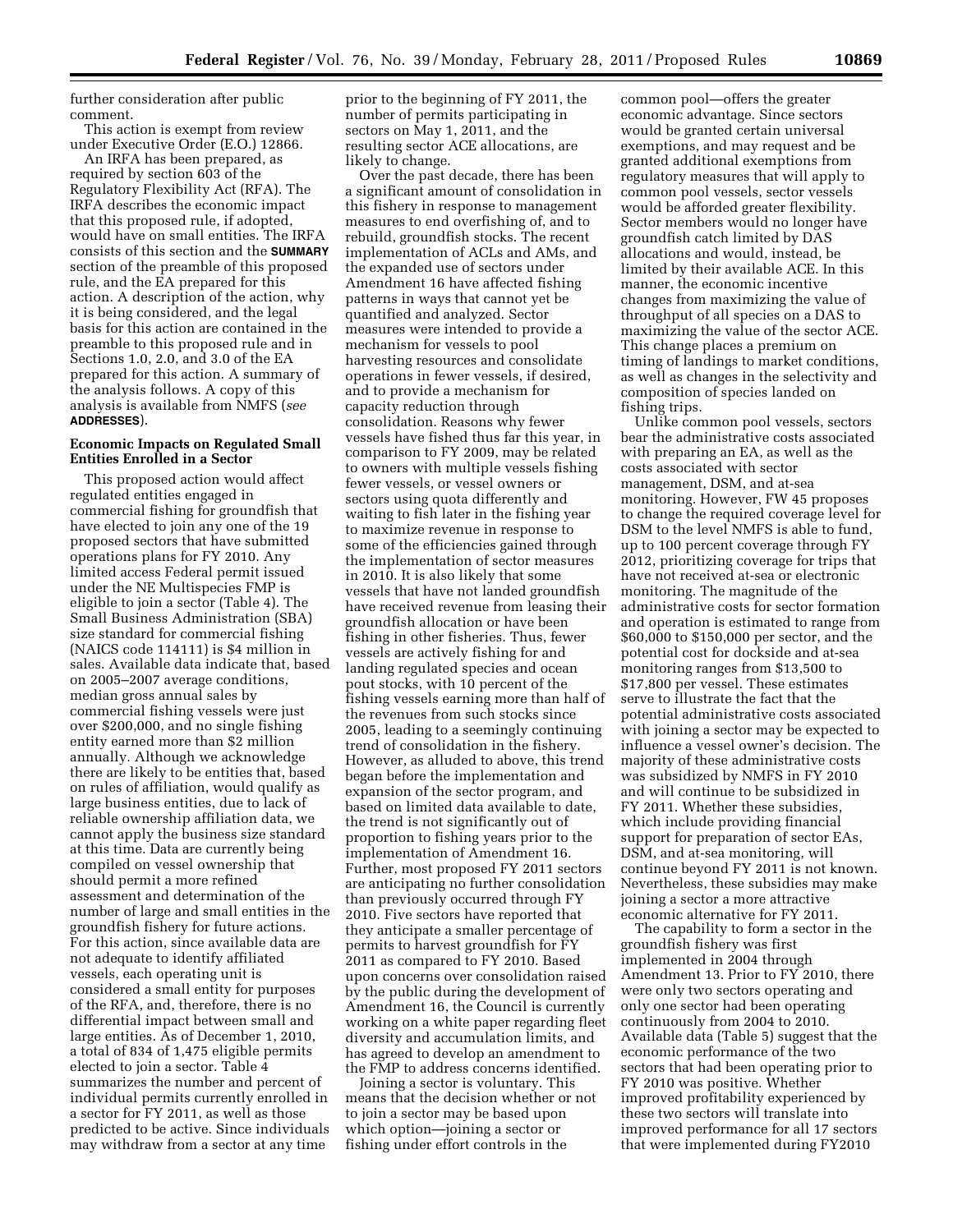is not known since the fishing year is incomplete. Nevertheless, the analysis conducted for Amendment 16 posited that the combination of relief from specific regulations and the incentives to change fishing practices would result in improved ACL utilization compared to TAC use rates while the majority of

the groundfish fleet was still operating under DAS controls. Using a straightline projection approach suggests that for most stocks the use rates for aggregate sector ACLs will be higher than the average observed TAC use rates compared to FY 2007 and FY 2008. This assumes that the average weekly catch

rates by sector vessels will remain constant for the remainder of the fishing year. Further, given substantial differences in ACE across sectors and among members within sectors, economic performance may be expected to vary considerably.

# TABLE 4—SUMMARY OF THE NUMBER AND PERCENT OF INDIVIDUAL PERMITS AND LIKELY ACTIVE PERMITS CURRENTLY ENROLLED IN A SECTOR FOR FY 2011

| Sector | Number of<br>individual<br>permits <sup>*</sup> | Percent of<br>individual<br>permits | Number of<br>active<br>permits* | Percent of<br>active<br>permits <sup>**</sup> |
|--------|-------------------------------------------------|-------------------------------------|---------------------------------|-----------------------------------------------|
|        | 85                                              | 5.63                                | 42                              | 50.60                                         |
|        | 95                                              | 6.44                                | 49                              | 51.58                                         |
|        | 43                                              | 2.78                                | 0                               | $\Omega$                                      |
|        | 34                                              | 2.24                                | 27                              | 81.82                                         |
|        | 19                                              | 1.29                                |                                 | 26.32                                         |
|        | 20                                              | 1.49                                | 15                              | 68.18                                         |
|        | 20                                              | 1.36                                | 16                              | 80.00                                         |
|        | 60                                              | 3.73                                | 22                              | 40.00                                         |
|        | 51                                              | 3.32                                | 26                              | 53.06                                         |
|        | 47                                              | 3.19                                | 21                              | 44.68                                         |
|        |                                                 | 0.75                                | 6                               | 54.55                                         |
|        | 35                                              | 2.37                                | 29                              | 82.86                                         |
|        | 100                                             | 6.71                                | 42                              | 42.42                                         |
|        | 106                                             | 7.05                                | 37                              | 35.58                                         |
|        | 18                                              | 1.15                                |                                 | $\Omega$                                      |
|        | 40                                              | 2.85                                | 24                              | 57.14                                         |
|        | 19                                              | 1.29                                | 9                               | 47.37                                         |
|        | 30                                              | 2.03                                | 27                              | 90.00                                         |
|        | $\ddagger$ 3                                    | 0.20                                |                                 | $\Omega$                                      |
|        | 834                                             | 55.66                               | 397                             | 48.36                                         |

\* Number of permits in each sector is from sector operation plans and EAs submitted as of September 10, 2010.

\*\* In 2010, 453 sector vessels were reported to be active vessels.

†The Maine Permit Bank Sector has submitted a list of prospective permits for purchase and provided verification that it currently consists of two privately held permits, although it must hold a minimum of three permits to be considered for approval. The roster will be finalized prior to publication of the final rule.

# TABLE 5—YEAR TO DATE SECTOR CATCHES AND PROJECTED ACL USE RATES FOR FY 2010

| Stock                | Percent<br>Sector catch<br>as of<br>October 9<br>(percent) | Sector weekly<br>catch rate | Projected<br>FY10 sector<br><b>ACL</b><br>utilization<br>(percent) | 2007–2008<br>average<br>utilization<br>rate<br>(percent) |
|----------------------|------------------------------------------------------------|-----------------------------|--------------------------------------------------------------------|----------------------------------------------------------|
|                      | 29                                                         | 0.01215                     | 63.2                                                               | 44                                                       |
|                      | 42                                                         | 0.01766                     | 91.9                                                               | 69                                                       |
|                      |                                                            | 0.00323                     | 16.8                                                               | 17                                                       |
|                      | 13                                                         | 0.01766                     | 91.9                                                               | 51                                                       |
|                      | 46                                                         | 0.01934                     | 100.6                                                              | 117                                                      |
|                      |                                                            | 0.00205                     | 10.7                                                               | 174                                                      |
|                      | 16                                                         | 0.00680                     | 35.4                                                               | 55                                                       |
| Plaice               | 23                                                         | 0.00973                     | 50.6                                                               | 28                                                       |
|                      | 34                                                         | 0.01398                     | 72.7                                                               | 24                                                       |
|                      | 49                                                         | 0.02037                     | 105.9                                                              | 48                                                       |
|                      | 28                                                         | 0.01147                     | 59.7                                                               | <b>NA</b>                                                |
| <b>Redfish</b>       | 14                                                         | 0.00567                     | 29.5                                                               | 46                                                       |
|                      | 27                                                         | 0.01118                     | 58.2                                                               | 114                                                      |
| Pollock <sup>1</sup> |                                                            | 0.00467                     | 24.3                                                               | 82                                                       |

1The 2010 projection of the Pollock sector use rate is significantly lower than that of the 2008–2009 average. This is because the revised Pollock reference points raised the ACL substantially above the TAC-levels set for either 2007 or 2008.

The proposed action would provide relief from having to comply with specified regulations. These regulatory exemptions include a set of universal exemptions in Amendment 16, as well as the possibility for individual sectors to request additional exemptions. During FY 2010, a number of exemptions were requested by individual sectors. To provide

maximum regulatory relief, as well as to reduce the cost of administering, monitoring, and enforcing a unique set of exemptions for each sector, these sector-requested exemptions were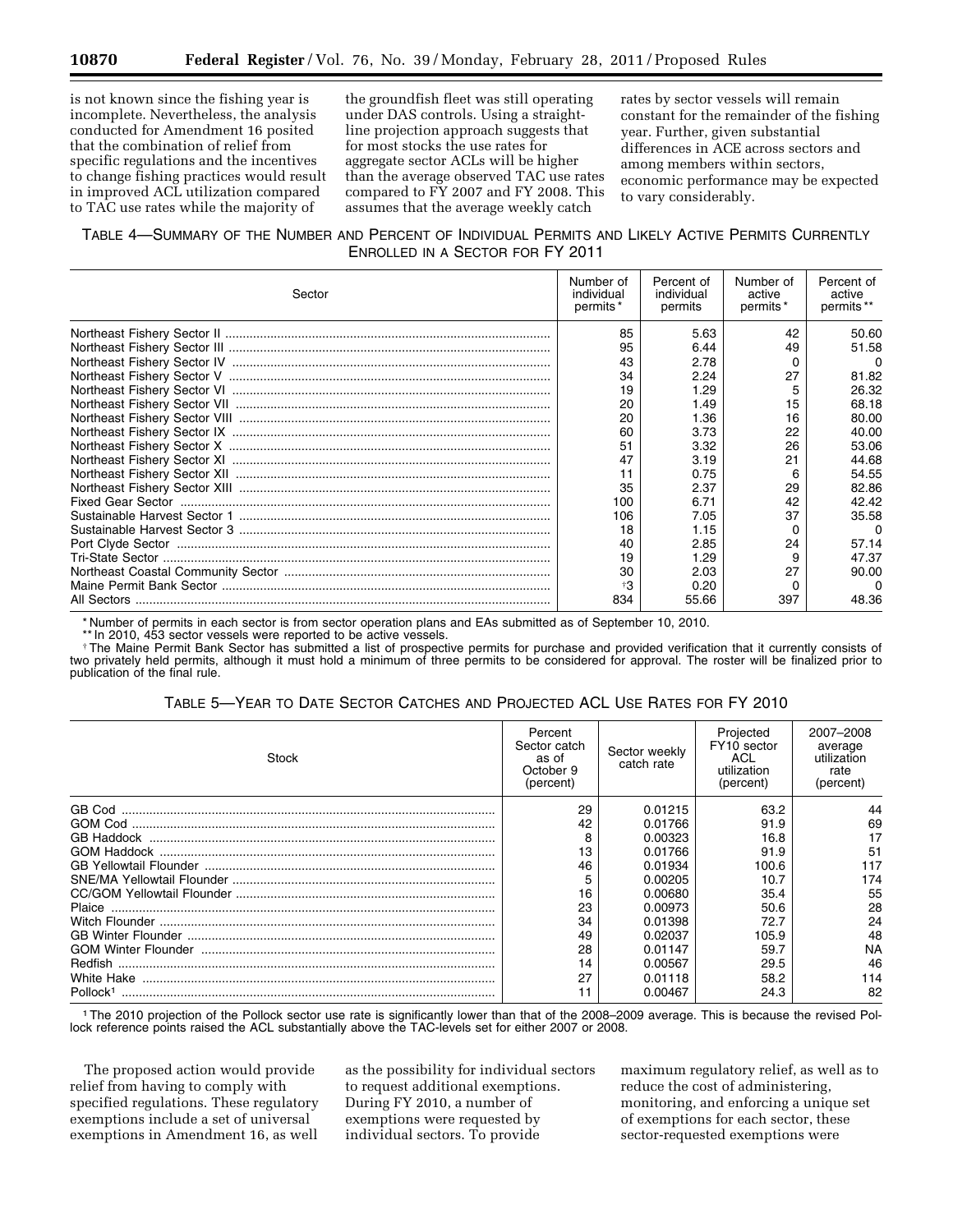extended to additional sectors for the remainder of FY 2010 through supplemental rulemaking. The exemptions in this rule were analyzed so that they mimicked the universal exemptions; that is, any approvable exemption requested by one sector was approved for all sectors whether it had been requested or not. However, unlike the universal exemptions, any of the sector exemptions approved during FY 2010 must be requested again for FY 2011. The list of these exemptions is included in Section 3.3 and 3.4 of the EA.

# **Economic Impacts of Exemptions Requested in the Proposed Action**

Exemption from the Day gillnet 120 day block out of the fishery requirement is being requested by the GB Cod Fixed Gear Sector; the Northeast Coastal Communities Sector; Northeast Fishery Sectors III, V–VIII, and X–XIII; the Port Clyde Community Groundfish Sector; Sustainable Harvest Sectors 1 and 3; and the Tri-State Sector. Existing regulations require that vessels using gillnet gear remove all gear from the water for 120 days per year. Since the time out from fishing is up to the vessel owner to decide (with some restrictions), many affected vessel owners have purchased more than one vessel such that one may be used while the other is taking its 120 day block out of the groundfish fishery, to provide for sustained fishing income. Acquiring a second vessel adds the expense of outfitting another vessel with gear and maintaining that vessel. The exemption from the 120-day block would allow sector members to realize the cost savings associated with retiring the redundant vessel. Furthermore, this exemption would provide additional flexibility to sector vessels to maximize the utility of other sector-specific and universal exemptions, such as the exemption from the GB Seasonal Closure in May and portions of the GOM Rolling Closure Areas.

The GB Cod Fixed Gear Sector; Northeast Fishery Sectors III, VI–VIII, and X–XII; the Port Clyde Community Groundfish Sector; Sustainable Harvest Sectors 1 and 3; and the Tri-State Sector are requesting exemption from the prohibition on a vessel hauling gear that was set by another vessel. The community fixed-gear exemption would allow sector vessels in the Day gillnet category to effectively pool gillnet gear that may be hauled or set by sector members. This provision would reduce the total amount of gear that would have to be purchased and maintained by participating sector members, resulting in some uncertain level of cost savings,

along with a possible reduction in total gear fished.

The GB Cod Fixed Gear Sector; Northeast Fishery Sectors III, VI–VIII, and X–XIII; Sustainable Harvest Sectors 1 and 3; and the Tri-State Sector have requested to be exempt from the limitation on the number of gillnets that may be hauled on GB when fishing under a groundfish/monkfish DAS. Approving this exemption would increase operational flexibility and provide an opportunity for a substantial portion of the fleet to improve vessel profitability.

The GB Cod Fixed Gear Sector; Northeast Fishery Sectors III, V–VIII, and X–XIII; the Port Clyde Community Groundfish Sector; Sustainable Harvest Sectors 1 and 3; and the Tri-State Sector are requesting an exemption from the limit on the number of nets (not to exceed 150) that may be deployed by Day gillnet vessels. This exemption would provide greater flexibility to deploy fishing gear by participating sector members according to operational and market needs.

The GB Cod Fixed Gear Sector; the Northeast Coastal Communities Sector; Northeast Fishery Sectors II–III and V– XIII; the Port Clyde Community Groundfish Sector; Sustainable Harvest Sectors 1 and 3; and the Tri-State Sector are requesting exemption from the 20 day spawning block out of the fishery requirement. Exemption from the 20 day spawning block would improve flexibility to match trip planning decisions to existing fishing and market conditions. Although vessel owners currently have the flexibility to schedule their 20-day block according to business needs (within a 3-month window) and may use that opportunity to perform routine or scheduled maintenance, vessel owners may prefer to schedule these activities at other times of the year, or may have unexpected repairs. Removing this requirement may not have a significant impact, but would still provide vessel owners with greater opportunity to make more efficient use of their vessel.

The GB Cod Fixed Gear Sector; the Northeast Coastal Communities Sector; Northeast Fishery Sectors III, VI–VIII, and X–XII; the Port Clyde Community Groundfish Sector; Sustainable Harvest Sectors 1 and 3; and the Tri-State Sector are requesting exemption from the number of hooks that may be fished. These exemptions would provide vessel owners in these sectors with the flexibility to adapt the number of hooks fished to existing fishing and market conditions. This exemption would also provide an opportunity to improve vessel profitability. The exemption from

the number of hooks that may be fished has been granted to the GB Cod Hook Sector every year since FY 2004, and was granted to the GB Cod Fixed Gear Sector for FY 2010. Approving this exemption for these additional sectors would extend the potential economic benefits to more vessels in other sectors.

GB Cod Fixed Gear Sector, the Maine Permit Bank Sector, all Northeast Fishery Sectors, the Port Clyde Community Groundfish Sector, Sustainable Harvest Sectors 1 and 3, and the Tri-State Sector request an exemption from regulations that currently limit leasing of DAS to vessels within specified length and horsepower restrictions. Current restrictions create a system in which a small vessel may lease DAS from virtually any other vessel, but is limited in the number of vessels that small vessels may lease to. The opposite is true for larger vessels. Exemption from these restrictions would allow greater flexibility to lease DAS between vessels of different sizes and may be expected to expand the market of potential lessees for some vessels. The efficiency gains of this exemption, if approved, for a requesting sector would be limited because the exemption would only apply to leases within and between sectors requesting this exemption. Since DAS would not be required while fishing for groundfish, the economic importance of this exemption would be associated with the need to use groundfish DAS when fishing in other fisheries, for example, monkfish.

The GOM Sink Gillnet Mesh Exemption is being requested by the GB Cod Fixed Gear Sector; Northeast Fishery Sectors III, VI–VIII, and X–XII; the Port Clyde Community Groundfish Sector; Sustainable Harvest Sectors 1 and 3; and the Tri-State Sector. The exemption would allow the use of 6 inch (15.24-cm) mesh gillnets in the GOM RMA from January 1, 2012 through April 30, 2012. This exemption would provide participating sector vessels an opportunity to potentially retain more GOM haddock, a healthy stock, and share in the benefits from the stock recovery. To utilize this exemption, it would be necessary for participating sector vessels to purchase 6-inch (15.24-cm) mesh gillnets. However, it would allow a greater catch of haddock, which may increase revenues for gillnet fishermen and the ports where they land their fish, particularly if participating vessels are able to change fishing behavior to selectively target this stock and minimize catch of other allocated target stocks.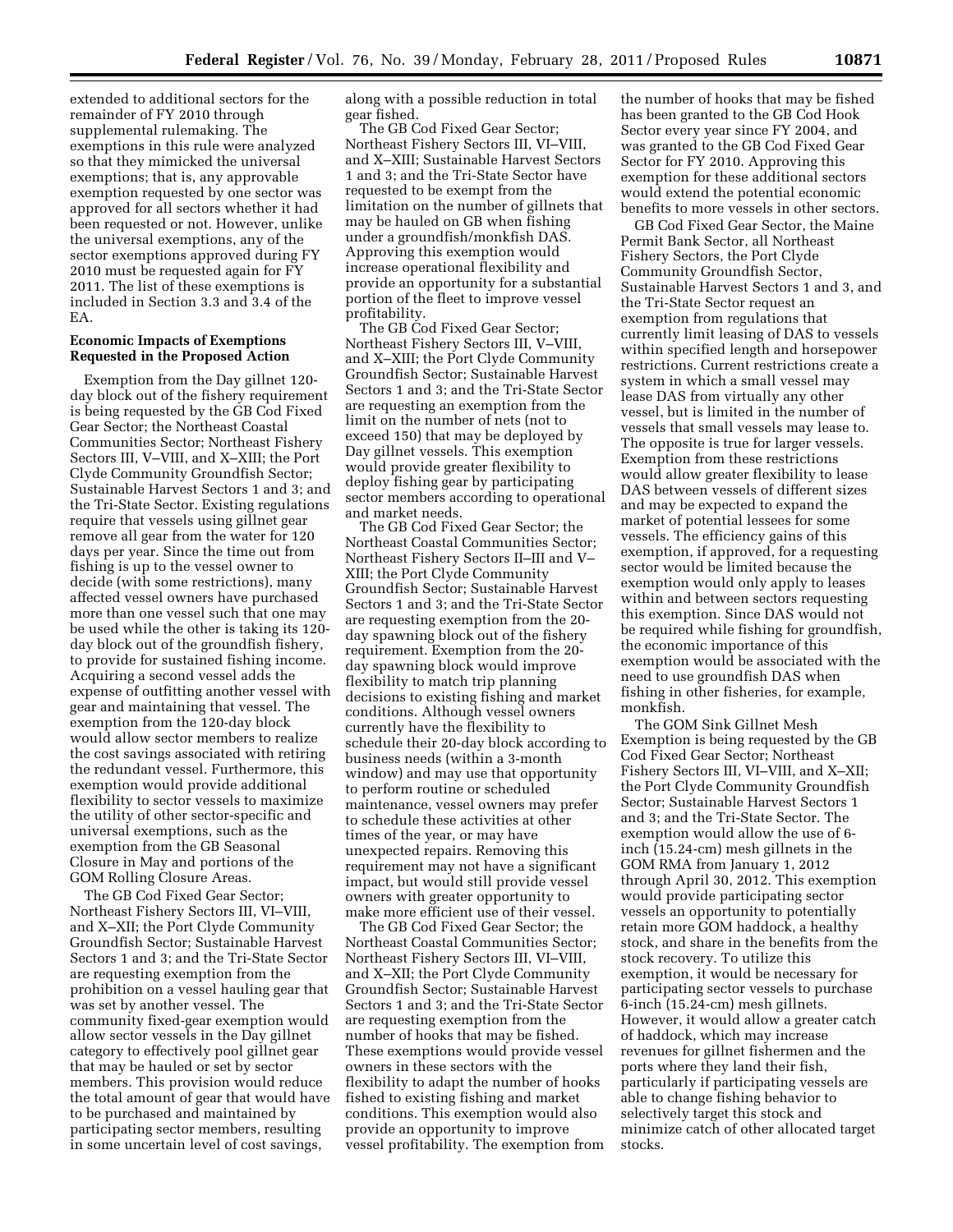The GB Cod Fixed Gear Sector has requested an exemption from the prohibition on the use of squid or mackerel as bait, or possessing squid or mackerel on board vessels, when participating in the CA I Hook Gear Haddock SAP. Providing relief from the bait restrictions would provide participating sector vessels with greater operational flexibility to choose the bait that best meets fishing circumstances. Participating vessels would also be able to use the bait of their choice, depending on expected catch, as well as the cost of bait.

Sustainable Harvest Sectors 1 and 3 and the Port Clyde Community Groundfish Sector have requested access to specific blocks within the GOM Rolling Closure Areas, specifically blocks 138 and 139 during May and/or access to blocks 139, 145, and 146 during June. These closure areas were selected primarily to reduce fishing mortality on GOM cod at a time of year where catch rates had been observed to be high. Given higher catch per unit effort, sector vessels would be able harvest available ACE at a lower cost, since less fishing time would be required to harvest the same amount of available ACE. Whether this would result in higher profitability is uncertain, since prices during May and June tend to be lower due to larger supplies and somewhat lower quality. During FY 2010 average cod prices have been above their historic average. The price effect of increased supplies of cod entering the market early in the FY is uncertain, but could offset some of the cost savings associated with being able to obtain higher catch rates.

The GB Cod Fixed Gear Sector; Northeast Fishery Sectors II–III, V–VI, and X–XIII; Sustainable Harvest Sectors 1 and 3; and the Tri-State Sector are requesting exemption from the regulations that currently prohibit sector vessels from discarding any legal-size regulated species allocated to sectors. Sector vessels have had to retain legalsize unmarketable fish, which requires them to store this fish on the vessel while at sea, in some cases in large quantities in totes on deck, creating potential unsafe work conditions. In addition, sector vessels have had to determine a method of disposal for any unmarketable fish landed. Anecdotal information indicates that some fish dealers dispose of unmarketable fish for sector vessels as a courtesy; however, the scope of this occurrence and any operational costs incurred by the dealer or vessels is unknown. A partial exemption from this regulation that would allow sector vessels to discard unmarketable fish would provide sector

vessels more operational flexibility and improve safety conditions at sea. It would also relieve the burden, if any, on sector vessels and their dealers to find a way to dispose of the unmarketable fish once landed.

Northeast Fishery Sectors III, VI–VIII, and X have requested an exemption from the minimum sink gillnet mesh size in May, thereby extending the proposed GOM Sink Gillnet Mesh Exemption. Assuming approval of the proposed GOM Sink Gillnet Mesh Exemption, this ancillary exemption would provide participating sector vessels an opportunity to achieve higher profitability. Preliminary estimates indicate that about half of the available GOM haddock ACE will not be taken during FY 2010. This does not necessarily mean, however, that a larger share of the GOM haddock ACE will not be taken, as the FY has another five months.

The GB Cod Fixed Gear Sector has also requested an exemption from the requirement that the sector manager submit daily catch reports for the CA I Hook Gear Haddock SAP, proposing instead that members submit daily catch reports directly to NMFS. Eliminating the daily catch reporting by sector managers would provide some administrative relief to the sector. Reporting burden of individual participating vessels would remain unchanged, as they would merely change the recipient of their current daily report. This exemption may result in some cost savings to the operation of any given sector and therefore reduce the transactions costs to all sector members, not only to the individual vessels or sector members that participate in the SAP.

Northeast Fishery Sectors VI–X and XIII have requested an exemption from the prohibition on pair trawling. Pair trawling was originally prohibited because of its higher catch rates and impacts to then declining cod and haddock stocks. Providing an exemption allowing for pair trawling would provide participating sector vessels with greater operational flexibility. However, the high catch rates that resulted from this fishing practice while under DAS management may not be as advantageous under sector management unless the practice can be used to selectively target stocks for which a sector has a comparatively large ACE. That is, characterizing use of pair trawling as highly efficient may be accurate from a technical standpoint, but may not necessarily be economically efficient unless catch rates of stocks with limiting ACE can be reduced or eliminated.

The Northeast Coastal Communities Sector has requested an exemption from the minimum hook size. This exemption may be expected to improve operational flexibility for participating sector vessels. Whether the ability to use alternative hook sizes will translate into improved profitability is uncertain, particularly if the larger hook does select for larger fish, which do tend to fetch a premium price. Nevertheless, the exemption would improve flexibility and may allow delivery of a broader range of fish sizes to final markets.

Northeast Fishery Sectors II, V–X, and XIII have requested an exemption from the trawl minimum mesh size when targeting redfish, a healthy stock. The 6.5-inch (16.51-cm) mesh size has been argued to be too large to catch Acadian redfish in quantities that would permit development of a targeted fishery. The proposed exemption would offer participating sector vessels greater operational flexibility. These sectors propose that the fishery using this exemption would be monitored using 100 percent observer coverage, and would require daily catch reporting to the sector manager. Whether the potential improved catch rates would offset these added costs is uncertain. As long as the at-sea monitoring or observer costs are being subsidized, the only added cost may be the requirement for daily reporting by the sector manager. The extent to which observer costs will continue to be subsidized is unknown, but may need to be taken into account when assessing the potential profitability that developing a targeted redfish fishery may provide.

Northeast Fishery Sectors II, V–X, and XIII have requested an exemption from gear restrictions in the U.S./Canada Management Area, allowing for the use of the  $250 \times 40$ -cm Eliminator Trawl TM. This exemption would allow the use of a configuration of an eliminator trawl that differs from what is currently approved for specific areas, including the U.S./Canada Management Area. Allowing this exemption would offer greater operational flexibility, but would still be limited to the areas and conditions under which the current eliminator or Ruhle trawl has already been approved. While this net may be used in open areas, the use of this net is prohibited in the Special Management Program, including the SAPs, and Gear Restricted Areas. This exemption is being requested because the specification for approved gear types for these areas is too large to be utilized by some of the participating sector vessels. The extent to which this exemption may improve economic profitability is uncertain, but may be limited to vessels